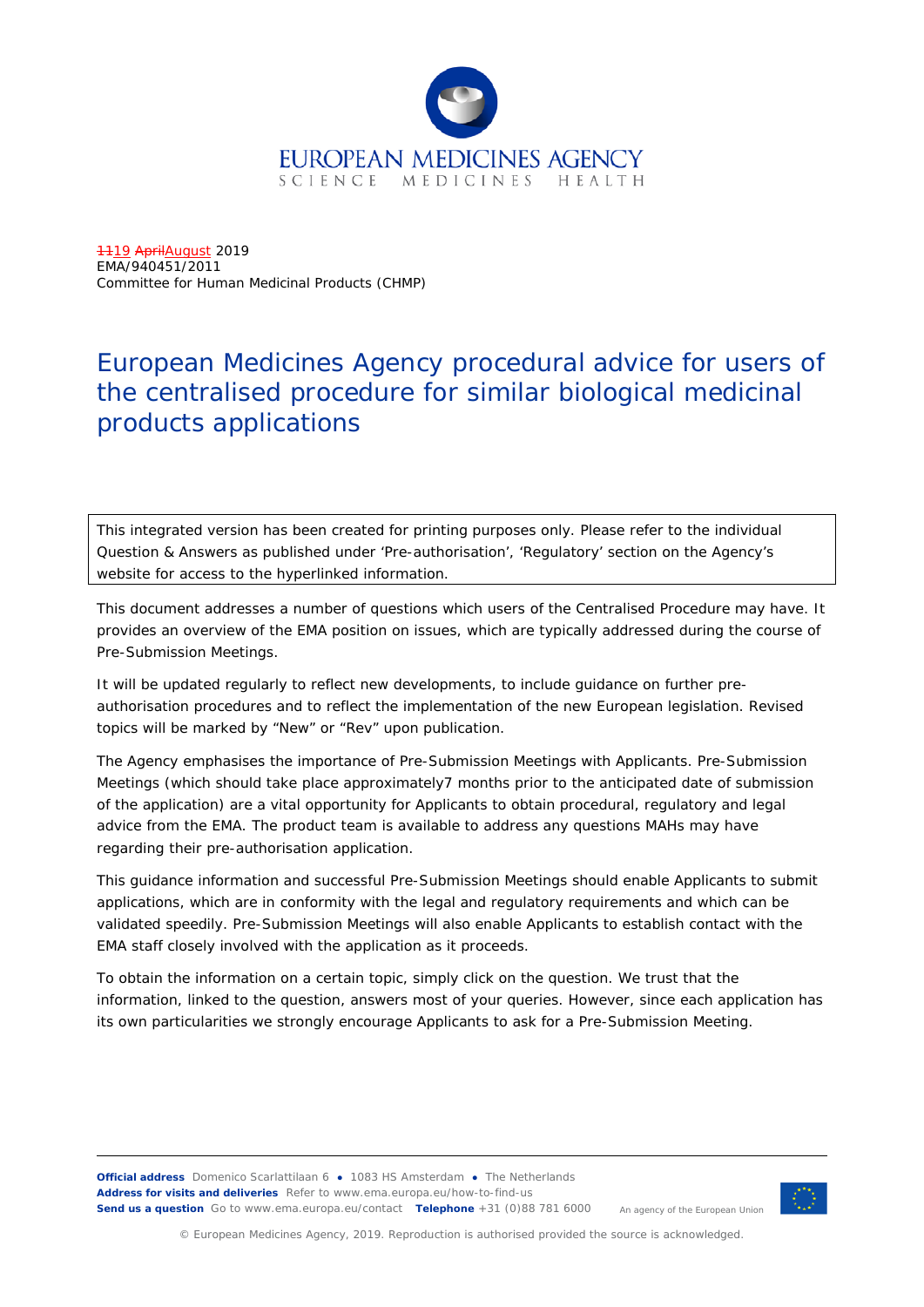#### **Note:**

It should be highlighted that this document has been produced for procedural advice only and should be read in conjunction with "The rules governing medicinal products in the European Union, Volume 2A, Notice to Applicants".

Applicants must in all cases comply with all requirements of European legislation. Provisions, which extend to European Economic Area (EEA) countries (i.e. the EU Member States, plus Norway, Iceland and Liechtenstein) by virtue of the EEA agreement, are outlined in the relevant sections of the text.

The information provided in this document is specific for similar biological medicinal products applications. For general requirements, please refer to the ["European Medicines Agency pre](http://www.ema.europa.eu/docs/en_GB/document_library/Regulatory_and_procedural_guideline/2009/10/WC500004069.pdf)[authorisation procedural advice for users of the centralised procedure"](http://www.ema.europa.eu/docs/en_GB/document_library/Regulatory_and_procedural_guideline/2009/10/WC500004069.pdf).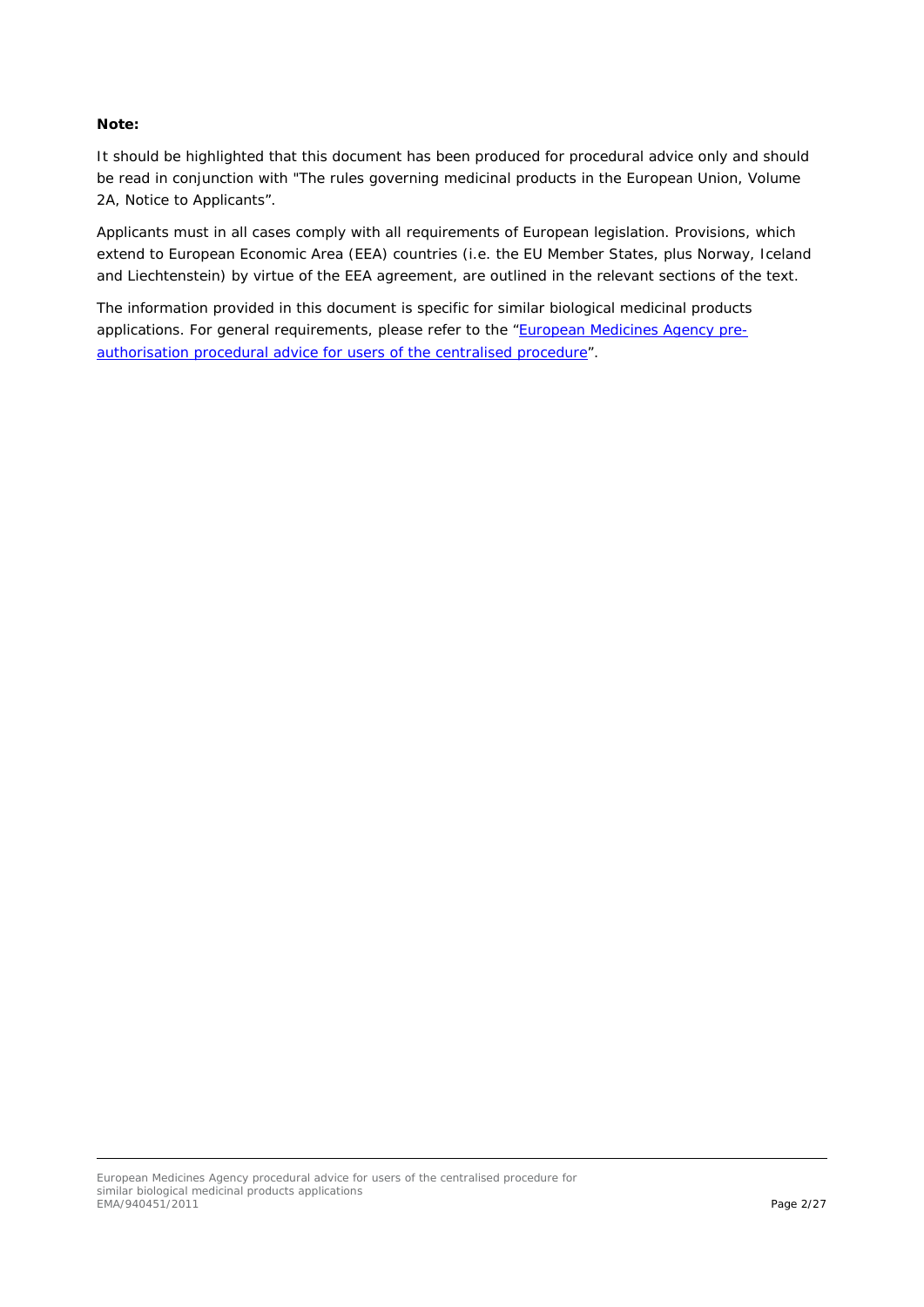# **Table of Content**

| 1.2. Is my similar biological medicinal product eligible for evaluation under the Centralised                                                                                              |    |
|--------------------------------------------------------------------------------------------------------------------------------------------------------------------------------------------|----|
|                                                                                                                                                                                            |    |
|                                                                                                                                                                                            |    |
|                                                                                                                                                                                            |    |
|                                                                                                                                                                                            |    |
|                                                                                                                                                                                            |    |
| 1.3. What is the so-called 'reference medicinal product' referred to in the application for a                                                                                              |    |
| 1.3.1. Source of the reference medicinal product and global development8                                                                                                                   |    |
|                                                                                                                                                                                            |    |
|                                                                                                                                                                                            |    |
|                                                                                                                                                                                            |    |
| 2.3. When and how Rapporteur and Co-Rapporteur appointed? Rev. Mar 2013 11                                                                                                                 |    |
| 2.4. How shall I present my similar biological medicinal product application (format)? 12                                                                                                  |    |
| 2.5. When can I submit my similar biological medicinal product application considering the<br>protection period of the reference medicinal product? Rev. Feb 2019 14                       |    |
| 2.6. Can I submit my similar biological medicinal product application even if some parts of<br>the product information of the reference medicinal product are covered by usage patents? 16 |    |
| 2.7. If the patent situation differs in the various Member States how will this be reflected in<br>the product information of my similar biological medicinal product? Rev. Dec 2015 16    |    |
| 2.8. If a therapeutic indication is covered by patent law which sections of the SmPC can be                                                                                                |    |
| 2.9. How can I update the product information of my similar biological medicinal product                                                                                                   |    |
| 2.10. Do I need to perform user consultation for a similar biological medicinal product?<br>2.11. How shall I submit the information related to the biological active substance?18         |    |
|                                                                                                                                                                                            | 20 |
| 3.1. How shall my similar biological medicinal product application be evaluated (timetable)?                                                                                               |    |
| 3.2. Is a product identified as a similar biological medicinal product? 22                                                                                                                 |    |
| 3.3. Will my similar biological medicinal product be considered interchangeable with the                                                                                                   |    |
|                                                                                                                                                                                            |    |
|                                                                                                                                                                                            |    |
| 4.2. When should a safety variation be submitted for a similar biological medicinal product                                                                                                |    |
| 4.3. How should the outcome of the safety variation be communicated to the outside world?                                                                                                  |    |

European Medicines Agency procedural advice for users of the centralised procedure for similar biological medicinal products applications EMA/940451/2011 Page 3/27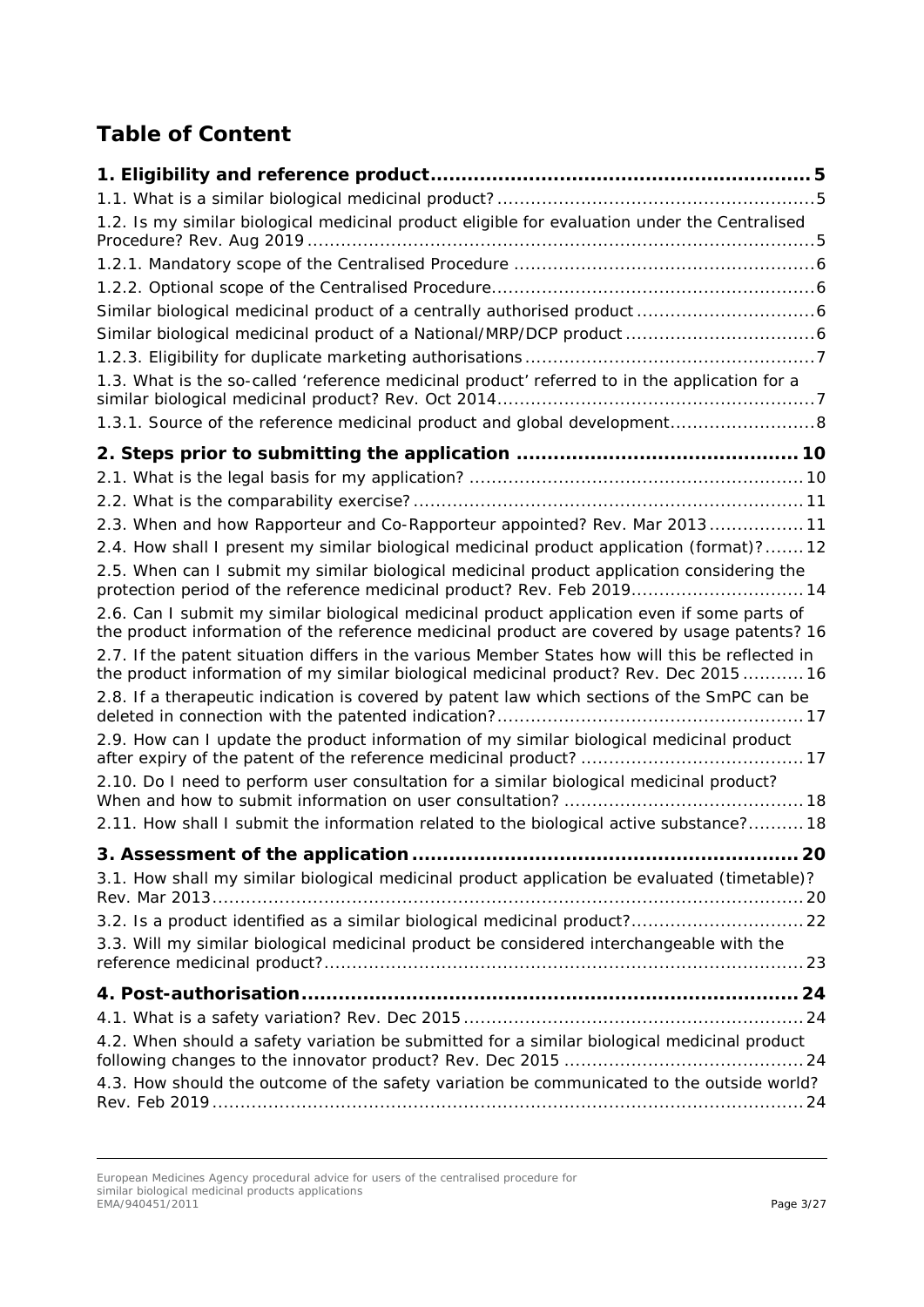| 4.4. How soon after the safety variation for a similar biological medicinal product should the<br>revised product information be implemented for batch release purposes? 25 |
|-----------------------------------------------------------------------------------------------------------------------------------------------------------------------------|
|                                                                                                                                                                             |
| 4.6. When should a USR be submitted for a similar biological medicinal product following a                                                                                  |
| 4.7. How should the outcome of the USR be communicated to the outside world? Rev. Feb                                                                                       |
| 4.8. How soon after the USR for a similar biological medicinal product should the revised                                                                                   |
| 4.9. Do the provisions of the marketing / cessation notification and the sunset clause apply to                                                                             |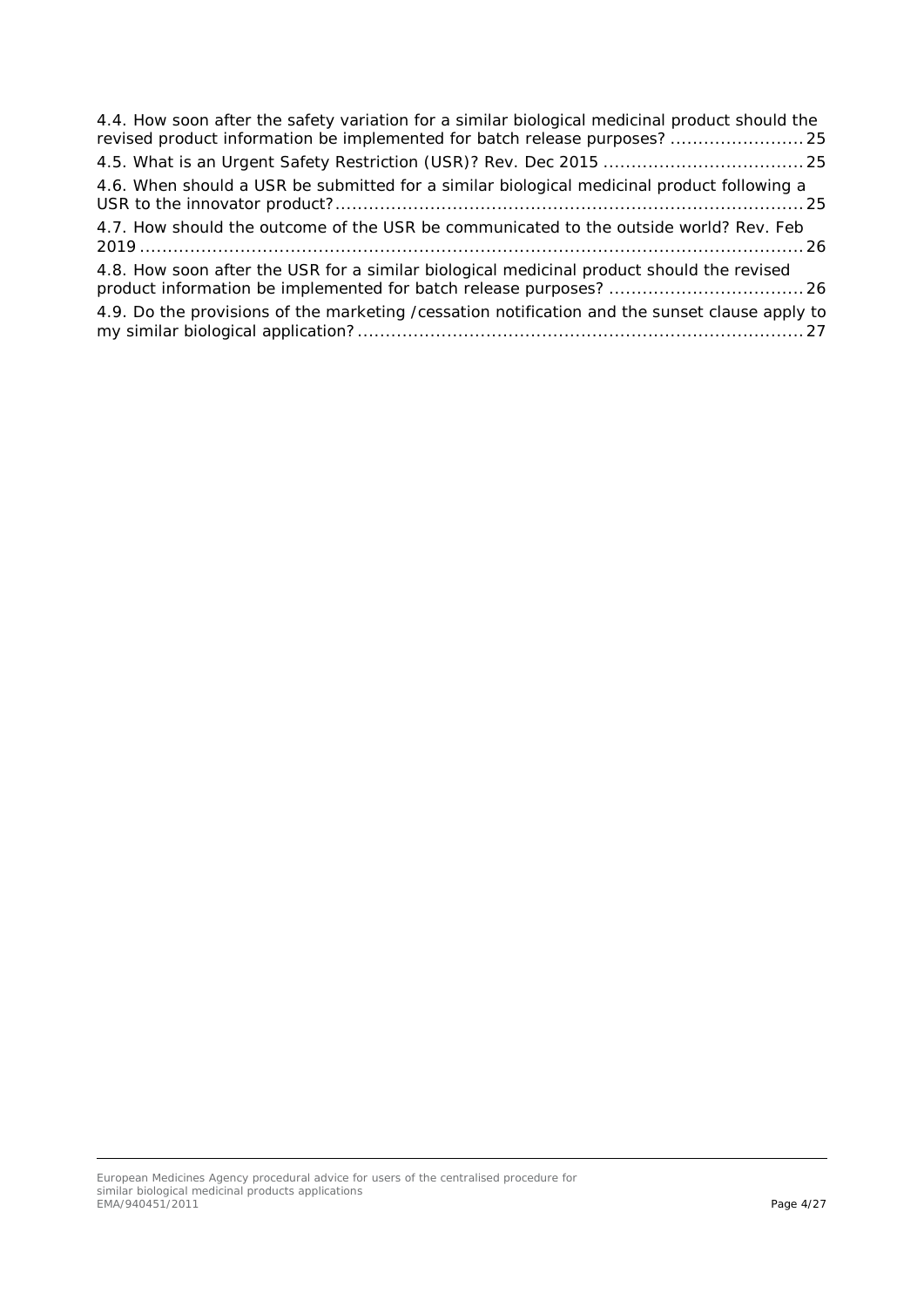# <span id="page-4-0"></span>**1. Eligibility and reference product**

# <span id="page-4-1"></span>*1.1. What is a similar biological medicinal product?*

A similar biological medicinal product, also known as "Biosimilar", is a product which is similar to a biological medicine that has already been authorised, the so-called "reference medicinal product".

The active substance of a similar biological medicinal product is a **known biological** active substance and similar to the one of the reference medicinal product.

A similar biological medicinal product and its reference medicinal product are expected to have the same safety and efficacy profile and are generally used to treat the same conditions. (Please refer to Question 43. "Will my similar biological medicinal product be considered interchangeable with the reference medicinal product?").

In principle, the concept of similar biological medicinal product is applicable to any biological product. However, in practice, the success of such a development approach will depend on the ability to characterise the product and therefore to demonstrate the similar nature of the concerned products.

### **Definition of biological medicinal product**

According to Part I of Annex I of Directive 2001/83/EC, it is a product that contains a biological substance. A biological substance is a substance that is produced by or extracted from a biological source and that needs for its characterisation and the determination of its quality a combination of physico-chemical-biological testing together with the production process and its control.

For example, recombinant proteins, monoclonal antibodies, medicinal products derived from human blood and human plasma, immunological medicinal products and advanced therapy medicinal products should be considered biological medicinal products.

#### **References**

- [Directive 2001/83/EC](http://ec.europa.eu/health/files/eudralex/vol-1/dir_2001_83_cons2009/2001_83_cons2009_en.pdf)
- The Rules governing Medicinal Products in the European Union, Notice to Applicants, Volume 2A, [Chapter 1](http://ec.europa.eu/health/documents/eudralex/vol-2_en)
- [Guideline on Similar Biological Medicinal Products CHMP/437/04 Rev1](http://www.ema.europa.eu/docs/en_GB/document_library/Scientific_guideline/2014/10/WC500176768.pdf)
- [Questions and Answers on Biosimilar medicines \(similar biological medicinal products\)](http://www.ema.europa.eu/docs/en_GB/document_library/Medicine_QA/2009/12/WC500020062.pdf)
- [Biosimilar Scientific Guidelines](http://www.ema.europa.eu/ema/index.jsp?curl=pages/regulation/general/general_content_000408.jsp&murl=menus/regulations/regulations.jsp&mid=WC0b01ac058002958c)

# <span id="page-4-2"></span>*1.2. Is my similar biological medicinal product eligible for evaluation under the Centralised Procedure? Rev. Feb Aug 2019*

Regulation (EC) No 726/2004, creates a Centralised Procedure for the authorisation of medicinal products, for which there is a single application, a single evaluation and a single authorisation allowing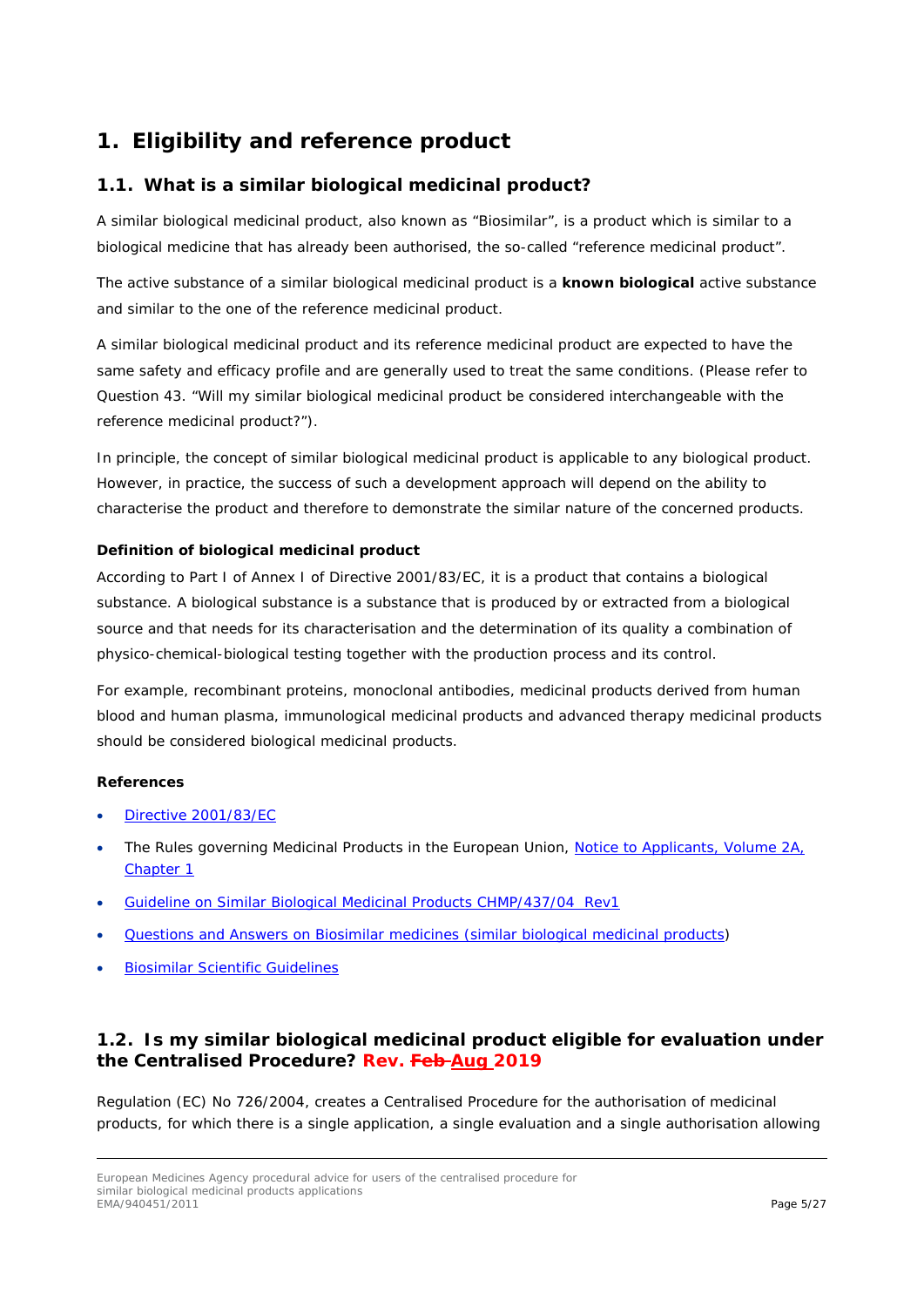direct access to the single European Union market. The types of products, which fall within the scope of the Regulation, are set out in Article 3 and the Annex to that Regulation.

For similar biological medicinal products, also known as "Biosimilars", eligibility can be granted to the Centralised Procedure as follows:

### <span id="page-5-0"></span>**1.2.1. Mandatory scope of the Centralised Procedure**

The mandatory scope of the Centralised Procedure is set up in Article 3(1) of Regulation (EC) No 726/2004. According to this Article, medicinal products developed by means of biotechnological processes as described in the Annex (point 1) of Regulation (EC) No 726/2004 should be authorised by the Union.

The reference medicinal product could be a product authorised via a National/MRP or Centralised Procedure.

### <span id="page-5-1"></span>**1.2.2. Optional scope of the Centralised Procedure**

The optional scope for a similar biological medicinal product is applicable when the product does not fall under the mandatory scope of the Centralised Procedure, as explained above. Two situations can be found:

### <span id="page-5-2"></span>**Similar biological medicinal product of a centrally authorised product**

Similar biological medicinal product applications of medicinal products authorised via the Centralised Procedure have automatic access to the Centralised Procedure under Article 3(3) of Regulation (EC) No 726/2004.

#### <span id="page-5-3"></span>**Similar biological medicinal product of a National/MRP/DCP product**

Similar biological medicinal products that do not fall under the mandatory scope could, at the request of the Applicant, be accepted for consideration under the Centralised Procedure Article 3(2)(b), when the Applicant shows that the medicinal product constitutes:

- a significant therapeutic, scientific or technical innovation, or
- the granting of a Union authorisation for the medicinal product is in the interest of patients at Union level.

For further guidance, reference is made to the 'Guideline on Article 3(2) of Regulation (EC) - Optional scope of the Centralised procedure'

For the purpose of determining whether "a [medicinal product](https://www.ema.europa.eu/en/glossary/medicinal-product) constitutes a significant therapeutic, scientific or technical innovation", the Agency will consider if:

- the [medicinal product](https://www.ema.europa.eu/en/glossary/medicinal-product) provides a new alternative to patients in treating, preventing or diagnosing a disease, or,
- the [medicinal product](https://www.ema.europa.eu/en/glossary/medicinal-product) development is based on significant new scientific knowledge or on the application of a new scientific knowledge, or,

European Medicines Agency procedural advice for users of the centralised procedure for similar biological medicinal products applications<br>EMA/940451/2011 EMA/940451/2011 Page 6/27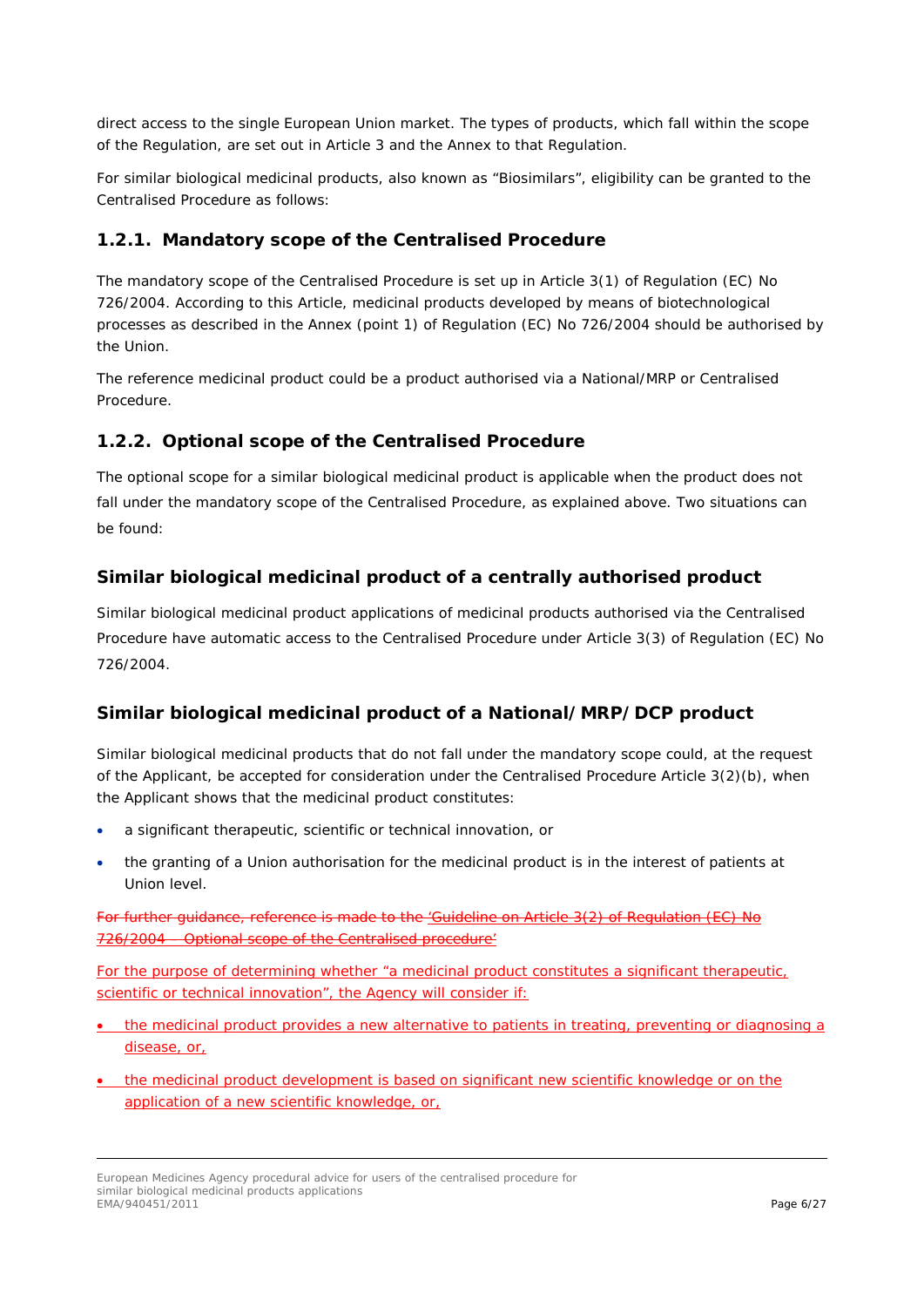• a new technology or a new application of technology is used for the development or the manufacture of the [medicinal product.](https://www.ema.europa.eu/en/glossary/medicinal-product)

Regarding the criteria of 'interest of patients', a [medicinal product](https://www.ema.europa.eu/en/glossary/medicinal-product) which does not constitute a significant therapeutic, scientific or technical innovation, can be of patient interest at Union level when it addresses a specific health issue, allows access to medicines, or provides another type of contribution to patient care in the Union.

Regardless of whether the product falls into the mandatory or optional scope, an 'eligibility request' should always be submitted using the specific form and accompanied by a justification of eligibility for evaluation under the Centralised Procedure.

When submitting this request, the Applicant should use the [Pre-submission request form \(Eligibility\)](http://www.ema.europa.eu/docs/en_GB/document_library/Template_or_form/2010/02/WC500070843.pdf) and send it electronically, to: [CPeligibility@ema.europa.eu,](mailto:CPeligibility@ema.europa.eu) accompanied by the draft SmPC and a Justification for Eligibility, being the later especially required for medicinal products falling under the optional scope of Article 3(2)b.

Before submission of the dossier, Applicants should notify the Agency of their intention to submit an application, preferably 6-18 months in advance (see Pre- Submission quidance on letter of intention [and documentation](http://www.ema.europa.eu/ema/index.jsp?curl=pages/regulation/q_and_a/q_and_a_detail_000021.jsp&murl=menus/regulations/regulations.jsp&mid=WC0b01ac0580022711) . The eligibility request can also be submitted as part of this "Letter of intent to submit"

For similar biological applications of a centrally authorised product, the Applicant should state in their 'Letter of intention to submit' that they have automatic access to the Centralised Procedure under Article 3(3).

The Agency will inform the Applicant on the outcome of the eligibility request.

# <span id="page-6-0"></span>**1.2.3. Eligibility for duplicate marketing authorisations**

The eligibility request should also be submitted for duplicate similar biological marketing authorisations.

At the time of the request for eligibility, the name proposed by the Applicant for the duplicate should be different from the name of the original similar biological medicinal product.

#### **References**

- [Regulation \(EC\) No 726/2004](https://ec.europa.eu/health/sites/health/files/files/eudralex/vol-1/reg_2004_726/reg_2004_726_en.pdf)
- Centralised Procedure", the Rules governing Medicinal Products in the European Union, Notice to Applicants, Volume 2A, Chapter 4
- Guideline concerning the optional scope of the centralised procedure in accordance with Article 3(2)(b) of Regulation (EC) No 726/2004

### <span id="page-6-1"></span>*1.3. What is the so-called 'reference medicinal product' referred to in the application for a similar biological medicinal product? Rev. Oct 2014*

The reference medicinal product is a medicinal product which has been granted a marketing authorisation by a Member State or by the Commission on the basis of a **complete dossier**, i.e. with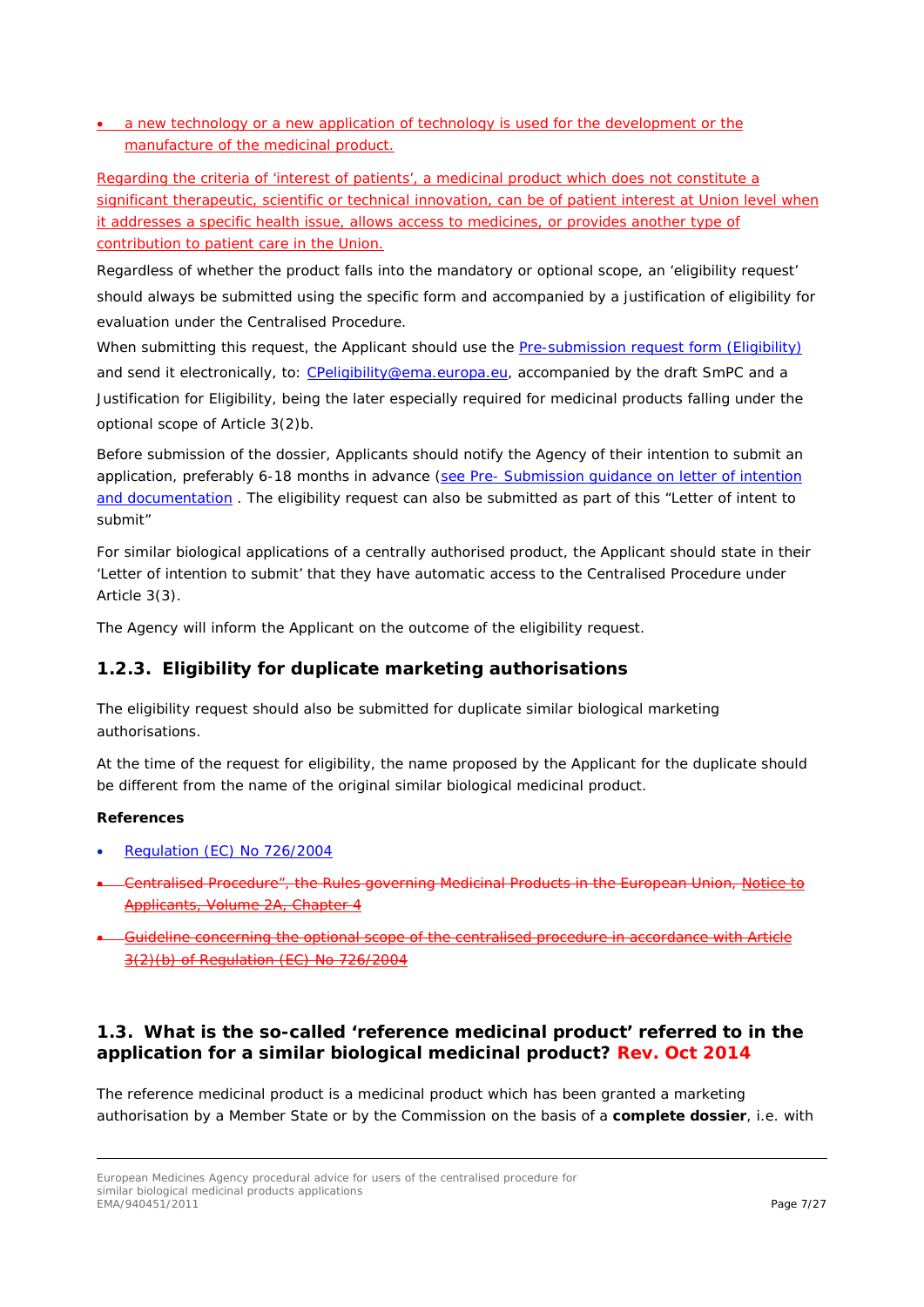the submission of quality, pre-clinical and clinical data and to which the application for marketing authorisation for a similar biological medicinal product refers to. Applicants will have to identify in the application form for the similar biological medicinal product the reference medicinal product (product name, strength, pharmaceutical form, MAH, first authorisation, Member State/Union), as follows:

The medicinal product which is or has been authorised in the EEA, used as the basis for demonstrating that the **data protection period** defined in the European pharmaceutical legislation has expired (Please refer to Question 15. "When can I submit my similar biological medicinal product application considering the protection period of the reference medicinal product?").

This reference medicinal product, identified for the purpose of calculating expiry of the period of data protection, may be for a different strength, pharmaceutical form, administration route or presentation than the similar biological medicinal product.

- The medicinal product, the dossier of which is **cross-referred** to in the similar biological application (product name, strength, pharmaceutical form, MAH, marketing authorisation number). This reference medicinal product may have been authorised through separate procedures and under a different name than the reference medicinal product identified for the purpose of calculating expiry of the period of data protection. The product information of this reference medicinal product will, in principle, serve as the basis for the product information claimed for the similar biological medicinal product.
- The medicinal product (product name, strength, pharmaceutical form, MAH, Member State of source) used for the **comparability exercise.** In Module 1.5 of the dossier, Applicants will be requested to complete a table, indicating the chosen reference medicinal product used for the comparability exercise. (Please refer to Question 5. "What is the comparability exercise"?).

# <span id="page-7-0"></span>**1.3.1. Source of the reference medicinal product and global development**

With the aim of facilitating the global development of biosimilars and to avoid unnecessary repetition of clinical trials, it may be possible for an Applicant to compare the biosimilar medicinal product in certain clinical studies and in in vivo non-clinical studies (where needed) with a non-EEA authorised comparator (i.e. a non-EEA authorised version of the reference medicinal product) which will need to be authorised by a regulatory authority with similar scientific and regulatory standards as EMA (e.g. ICH countries).

Under this approach, it will be the applicant's responsibility to establish that the batches sourced outside the EEA is representative of the reference medicinal product authorised in the EEA through an extensive analytical comparison.

For demonstration of biosimilar comparability at the quality level, side-by-side analysis of the biosimilar product (from commercial scale and site) with EEA authorised reference product must be conducted. However, combined use of non-EEA authorised comparator and EEA authorised reference product is acceptable for the development of the Quality Target Product Profile of the biosimilar product.

If certain clinical and in vivo non-clinical studies of the development programme are performed with the non-EEA authorised comparator, the Applicant should provide adequate data or information to scientifically justify the relevance of these comparative data and establish an acceptable bridge to the EEA-authorised reference product. As a scientific matter, the type of bridging data needed will always

European Medicines Agency procedural advice for users of the centralised procedure for similar biological medicinal products applications<br>EMA/940451/2011 EMA/940451/2011 Page 8/27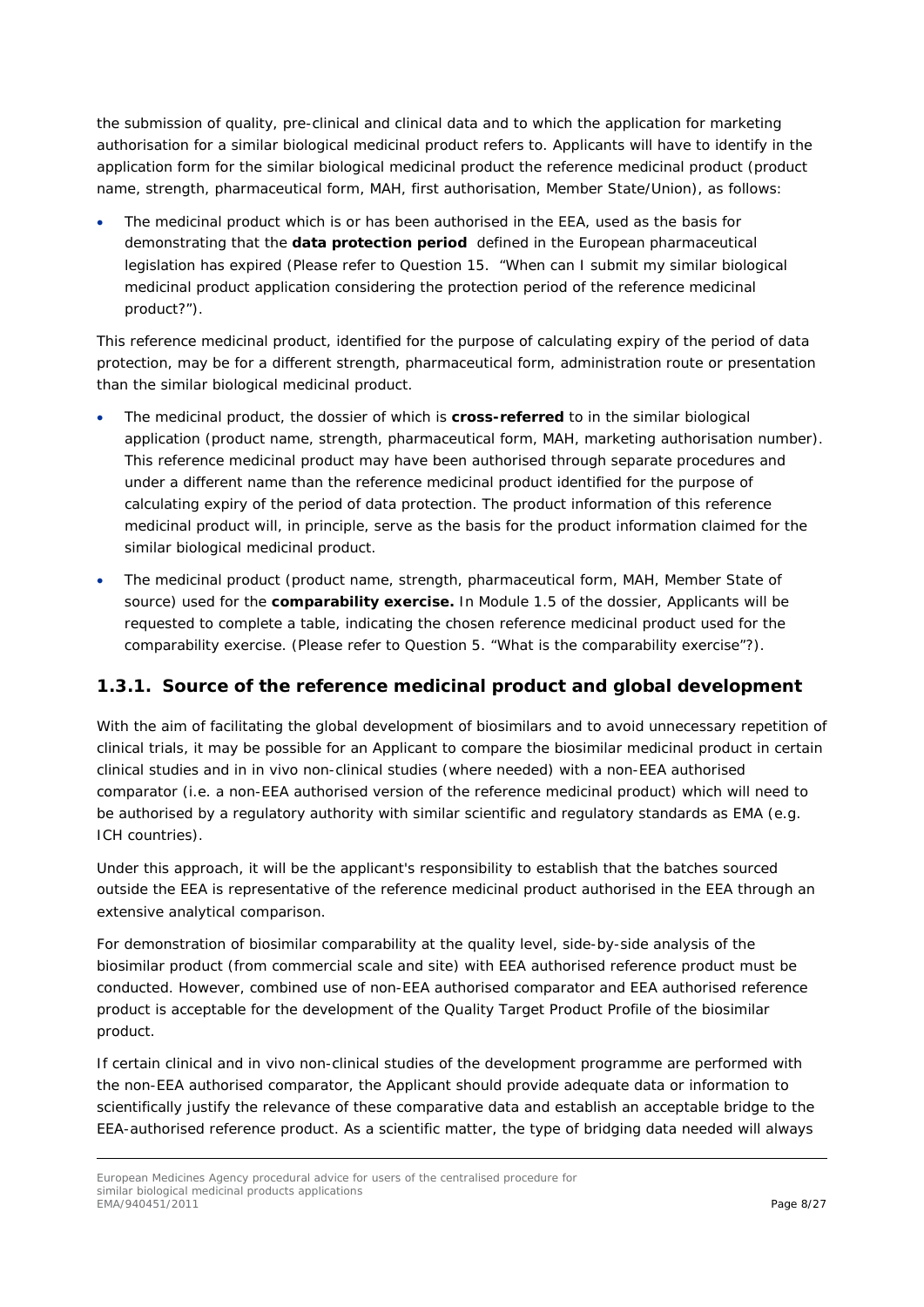include data from analytical studies (e.g., structural and functional data) that compare all three products (the proposed biosimilar, the EEA-authorised reference product and the non EEA-authorised comparator), and may also include data from clinical PK and/or PD bridging studies for all three products. The overall acceptability of such an approach and the type of bridging data needed will be a case-by-case/product-type decision, and is recommended to be discussed upfront with the Regulatory Authorities. However, the final determination of the adequacy of the scientific justification and bridge will only be made during the assessment of the application.

This approach is reflected in the revised [Guideline on similar biological medicinal products](http://www.ema.europa.eu/docs/en_GB/document_library/Scientific_guideline/2014/10/WC500176768.pdf)  [\(CHMP/437/04 Rev 1\).](http://www.ema.europa.eu/docs/en_GB/document_library/Scientific_guideline/2014/10/WC500176768.pdf) This global development approach may be applied by applicants as of adoption of the revised guideline by CHMP.

For further guidance on data requirements, please refer to the relevant general and product-specific guidelines.

- [Directive 2001/83/EC](http://ec.europa.eu/health/files/eudralex/vol-1/dir_2001_83_cons2009/2001_83_cons2009_en.pdf)
- [Notice to applicants, volume 2A,](http://ec.europa.eu/health/documents/eudralex/vol-2_en) chapter 1
- [Notice to applicants, volume 2B, module 1: Application form](http://ec.europa.eu/health/documents/eudralex/vol-2_en)
- [Guideline on Similar Biological Medicinal Products CHMP/437/04 Rev1](http://www.ema.europa.eu/docs/en_GB/document_library/Scientific_guideline/2014/10/WC500176768.pdf)
- [Biosimilar scientific guidelines](http://www.ema.europa.eu/ema/index.jsp?curl=pages/regulation/general/general_content_000408.jsp&murl=menus/regulations/regulations.jsp&mid=WC0b01ac058002958c)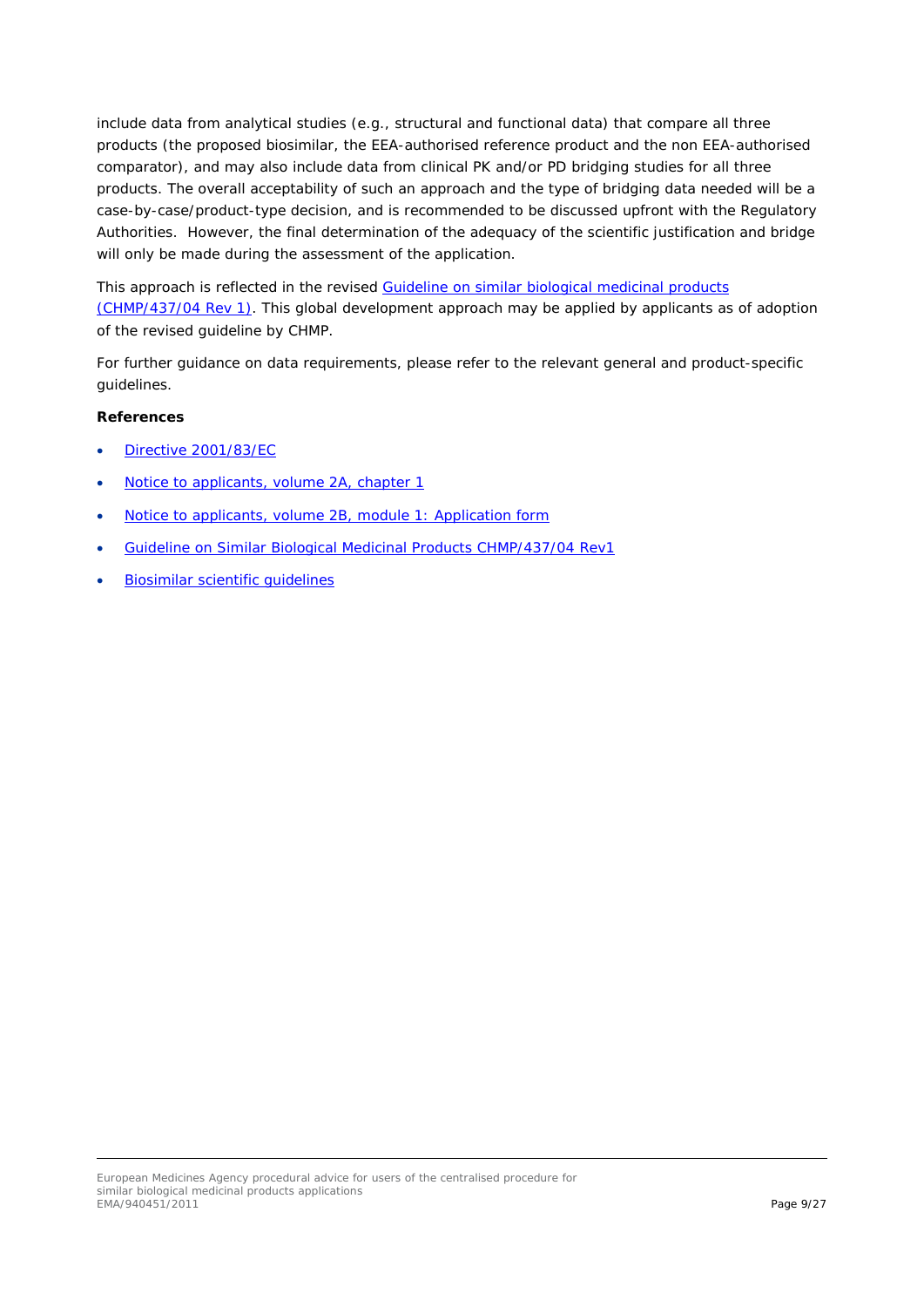# <span id="page-9-0"></span>**2. Steps prior to submitting the application**

# <span id="page-9-1"></span>*2.1. What is the legal basis for my application?*

The legal requirements and the procedures for making an application for a marketing authorisation are set out in Directive 2001/83/EC and in Regulation (EC) No 726/2004.

For similar biological applications the legal basis can be found in Article 6 of Regulation (EC) 726/2004 and Article 10(4) of Directive 2001/83/EC.

It should be noted that at the time of submission of the similar biological application, the protection period of the reference medicinal product should have expired in order to allow the Applicant to rely on the dossier of the reference medicinal product.

The reference medicinal product should have been authorised under Article 6 of Directive 2001/83/EC for not less than 8 years in a Member State or in the Union. This period of 8 years from initial authorisation of the reference medicinal product, providing a period of so-called "data exclusivity", applies only for reference medicinal products for which the marketing authorisation application has been submitted as of 30 October 2005 for MRP, DCP and national procedures and as of 20 November 2005 for Centralised Procedure according to the revised European Union legislation. (Please refer to Question 15. "When can I submit my similar biological medicinal product application considering the protection period of the reference medicinal product?").

A similar biological application refers to information that is contained in the dossier of the authorisation of the reference medicinal product, for which a marketing authorisation has been granted in the Union on the basis of a **complete dossier.**

#### **Similar biological medicinal product**

According to Article 10 (4) of Directive 2001/83/EC, where a biological medicinal product which is similar to a reference biological medicinal product does not meet the conditions in the definition of generic medicinal products, owing to, in particular, differences relating to raw materials or differences in manufacturing processes of the biological medicinal product and the reference biological medicinal product, the results of appropriate pre-clinical tests or clinical trials relating to these conditions must be provided. The type and quantity of supplementary data to be provided must comply with the relevant criteria stated in Annex I and the related detailed guidelines.

- [Directive 2001/83/EC](http://ec.europa.eu/health/files/eudralex/vol-1/dir_2001_83_cons2009/2001_83_cons2009_en.pdf)
- [Regulation \(EC\) No 726/2004](https://ec.europa.eu/health/sites/health/files/files/eudralex/vol-1/reg_2004_726/reg_2004_726_en.pdf)
- The Rules governing Medicinal Products in the European Union, Notice to Applicants, Volume 2A, [Chapter 1](http://ec.europa.eu/health/documents/eudralex/vol-2_en)
- [Guideline on Similar Biological Medicinal Products CHMP/437/04 Rev1](http://www.ema.europa.eu/docs/en_GB/document_library/Scientific_guideline/2014/10/WC500176768.pdf)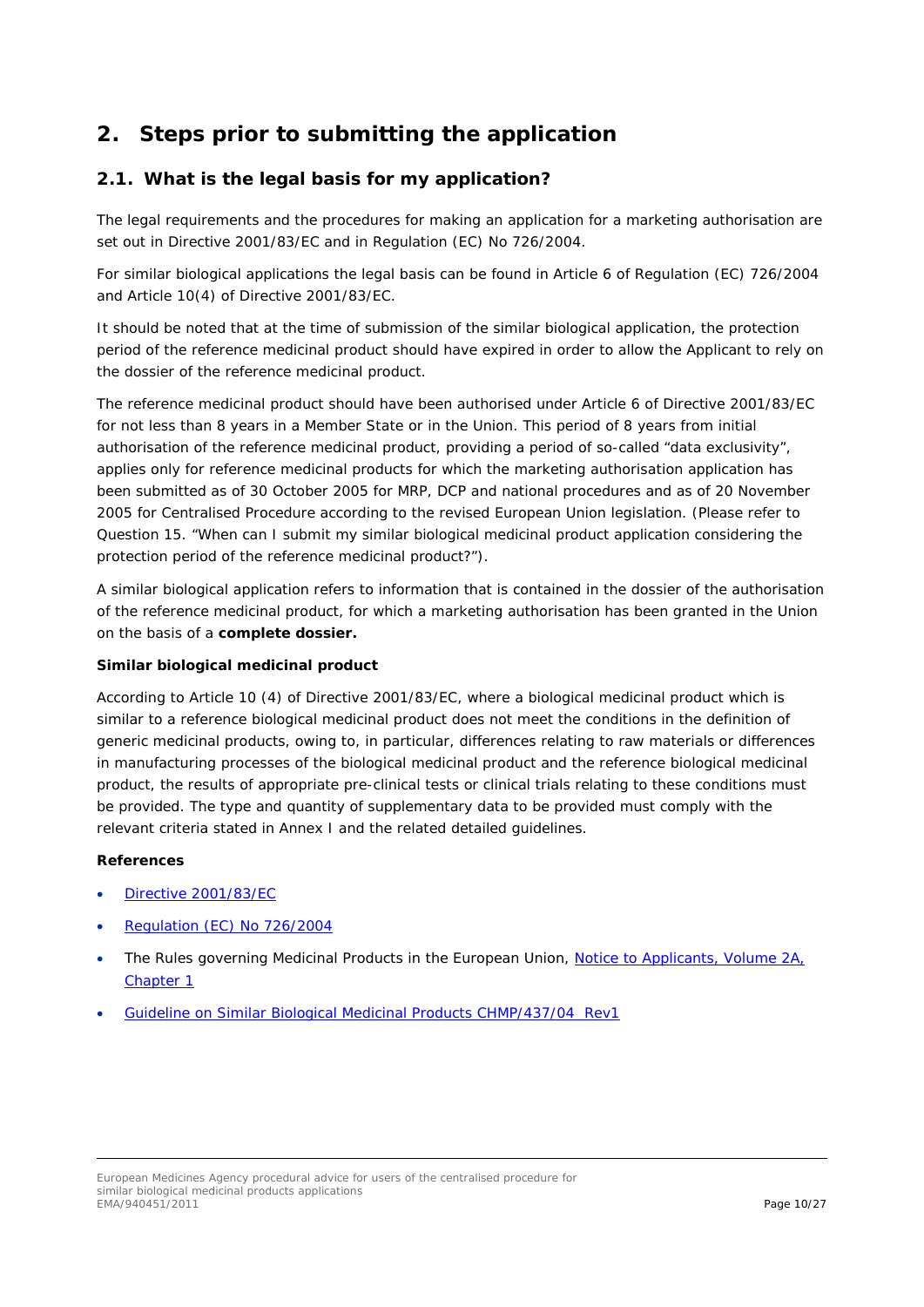# <span id="page-10-0"></span>*2.2. What is the comparability exercise?*

According to Article 10(4) of Directive 2001/83/EC, when a biological medicinal product which is similar to a reference biological medicinal product does not meet the conditions in the definition of generic medicinal products, the results of appropriate pre-clinical tests and clinical trials must be provided. The type and quantity of supplementary data to be provided must comply with the relevant criteria stated in Annex I of Directive 2001/83/EC and the related detailed guidelines.

Within the EU regulatory framework, the primary objective in evaluating an Article 10(4) application is to determine the similarity (or not) of a given biological medicinal product to a reference medicinal product.

The comparability exercise should be a robust head-to-head comparison between the similar biological medicinal product and the reference medicinal product performed at the levels of quality, safety and efficacy.

Due to the diversity of biological medicinal products, the assessment of Biosimilar products should be done on a case-by-case basis. The amount of data required will take into account the specific characteristic of each individual medicinal product. The relevant general and product-specific guidelines should be followed. (Please refer to Question 14. "How shall I present my similar biological medicinal product application (format)?").

#### **References**

- [Guideline on Similar Biological Medicinal Products CHMP/437/04 Rev1](http://www.ema.europa.eu/docs/en_GB/document_library/Scientific_guideline/2014/10/WC500176768.pdf)
- [Biosimilar Scientific Guidelines](http://www.ema.europa.eu/ema/index.jsp?curl=pages/regulation/general/general_content_000408.jsp&murl=menus/regulations/regulations.jsp&mid=WC0b01ac058002958c)

# <span id="page-10-1"></span>*2.3. When and how Rapporteur and Co-Rapporteur appointed? Rev. Mar 2013*

The principles outlined in Section 2 of the paper "CHMP Rapporteur/Co-Rapporteur appointment: principles, objective criteria and methodology" shall apply.

However, due to the particularities of the similar biological medicinal product applications (e.g. legal basis, data requirements), the following principles shall be considered on the appointment of CHMP/PRAC Rapporteurs/Co-Rapporteurs and their assessment teams:

• For the scientific evaluation of a similar biological medicinal product CHMP and PRAC Rapporteurs and Co-Rapporteurs will be appointed.

### **Methodology on the appointment of Rapporteur/Co- Rapporteur and their assessment teams for similar biological medicinal products**

*Normally, for similar biological medicinal product applications the appointment procedure of Rapporteur/Co-Rapporteur and her/his assessment team will be initiated as early as 7 months prior to the MAA submission date, to allow Rapporteur /Co-Rapporteur appointment 6 months prior to the MAA intended submission date. At the same time the PRAC (Co-) Rapporteurs will be identified.*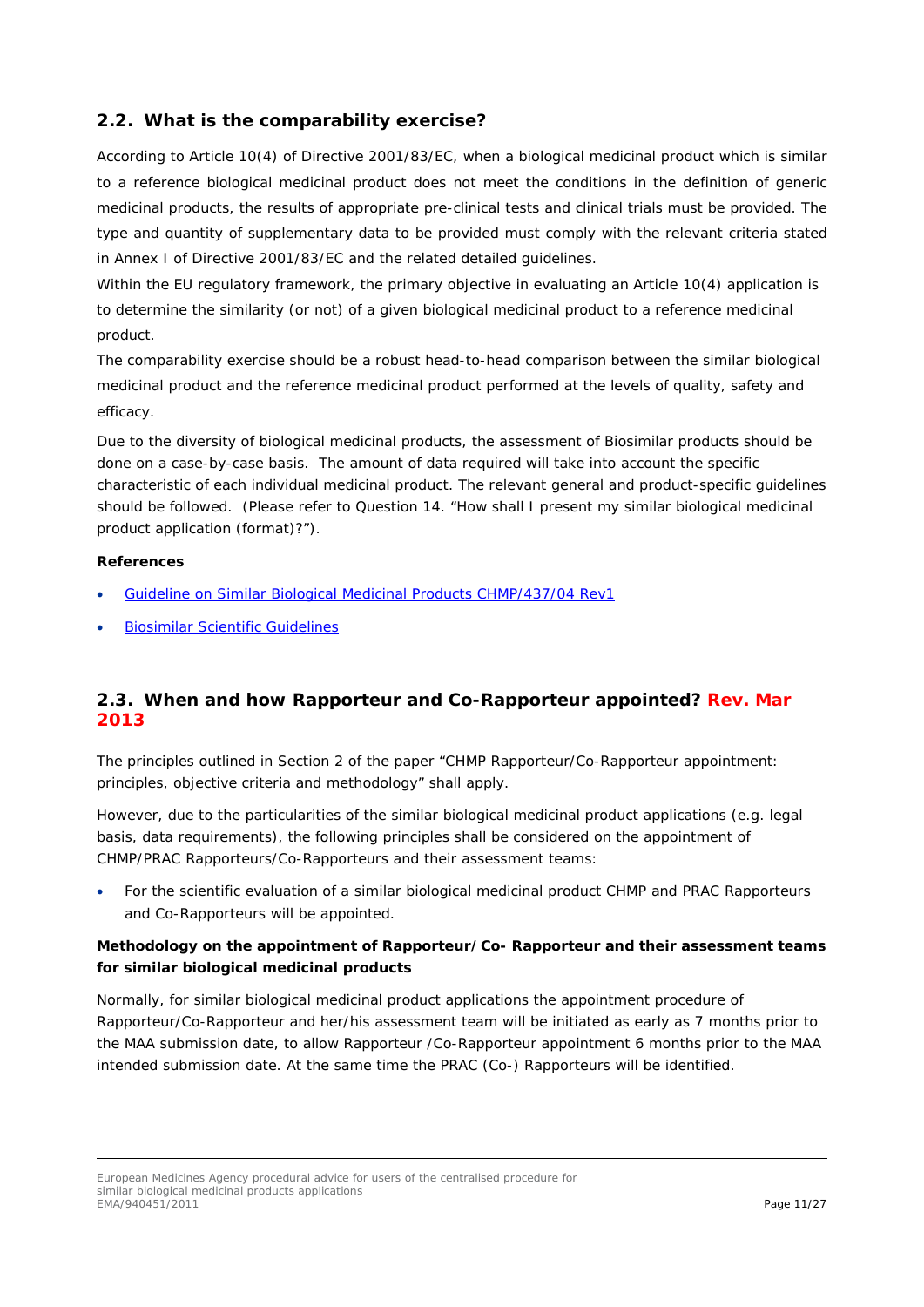The methodological steps for the appointment procedure of Rapporteur/Co-Rapporteur (where relevant) and their assessment teams as outlined in Section 4.2 of the paper "CHMP Rapporteur/Co-Rapporteur appointment: principles, objective criteria and methodology" shall apply.

#### **Re-examination of a CHMP Opinion of a similar biological medicinal product**

#### **Legal Framework**

• Article 62(1) of Regulation (EC) No 726/2004 of 31 March 2004 (fourth subparagraph).

The principles and the methodology on the re-examination of a CHMP Opinion as outlined in Section 5.1 of the paper "CHMP Rapporteur/ (Co) Rapporteur appointment: principles, objective criteria and methodology" shall apply.

See web-link: [EMA PRE-SUBMISSION GUIDANCE FOR USERS OF THE CENTRALISED PROCEDURE -](http://www.ema.europa.eu/ema/index.jsp?curl=pages/regulation/q_and_a/q_and_a_detail_000021.jsp&murl=menus/regulations/regulations.jsp&mid=WC0b01ac0580022711) List [of questions](http://www.ema.europa.eu/ema/index.jsp?curl=pages/regulation/q_and_a/q_and_a_detail_000021.jsp&murl=menus/regulations/regulations.jsp&mid=WC0b01ac0580022711)

#### **References**

- [Procedural advice on CHMP/CAT Rapporteur/Co-Rapporteur appointment principles, objective](http://www.ema.europa.eu/docs/en_GB/document_library/Regulatory_and_procedural_guideline/2009/10/WC500004163.pdf)  [criteria and methodology in accordance with Article 62\(1\) of Regulation \(EC\) No 726/2004](http://www.ema.europa.eu/docs/en_GB/document_library/Regulatory_and_procedural_guideline/2009/10/WC500004163.pdf)  [\(EMA/151751/2010\)](http://www.ema.europa.eu/docs/en_GB/document_library/Regulatory_and_procedural_guideline/2009/10/WC500004163.pdf)
- [Regulation \(EC\) No 726/2004](https://ec.europa.eu/health/sites/health/files/files/eudralex/vol-1/reg_2004_726/reg_2004_726_en.pdf) of the European Parliament and of the Council, of 31 March 2004
- [Directive 2001/83/EC](http://ec.europa.eu/health/files/eudralex/vol-1/dir_2001_83_cons2009/2001_83_cons2009_en.pdf) and its Annex I
- [Notice To Applicants, Volume 2A](http://ec.europa.eu/health/documents/eudralex/vol-2/index_en.htm)
- [CHMP Rules of Procedure \(EMEA/CHMP/111481/2004,](http://www.ema.europa.eu/docs/en_GB/document_library/Other/2009/10/WC500004628.pdf) adopted by the CHMP in September 2004)
- **[EMA Pre-submission Guidance for users of the centralised procedure](http://www.ema.europa.eu/docs/en_GB/document_library/Regulatory_and_procedural_guideline/2009/10/WC500004069.pdf)**
- [EMA Post authorisation Guidance –Human Medicinal Products \(EMEA/H/19984/03\)](http://www.ema.europa.eu/docs/en_GB/document_library/Regulatory_and_procedural_guideline/2009/10/WC500003981.pdf)
- [Check of Experts for meetings](http://www.ema.europa.eu/docs/en_GB/document_library/Standard_Operating_Procedure_-_SOP/2009/09/WC500002929.pdf) (SOP/H/3021, EMEA/201528/2004)
- [Check of Expert for product evaluation](http://www.ema.europa.eu/docs/en_GB/document_library/Standard_Operating_Procedure_-_SOP/2009/09/WC500002930.pdf) (SOP/H/3022, EMEA/127437/2005) (procedure for inclusion of experts in the Expert DataBase)
- [EMA policy on the handling of conflict of Interests for EMA Scientific Committees Members and](http://www.ema.europa.eu/docs/en_GB/document_library/Other/2009/10/WC500004925.pdf)  **[Experts](http://www.ema.europa.eu/docs/en_GB/document_library/Other/2009/10/WC500004925.pdf)**
- [The EMA code of conduct](http://www.ema.europa.eu/docs/en_GB/document_library/Other/2009/10/WC500004924.pdf)

# <span id="page-11-0"></span>*2.4. How shall I present my similar biological medicinal product application (format)?*

Marketing authorisation applications for a similar biological medicinal product should follow the [structure of the CTD format,](http://ec.europa.eu/health/documents/eudralex/vol-2/index_en.htm) as for any other marketing authorisation application. Specific requirements that such applications should fulfil are listed below: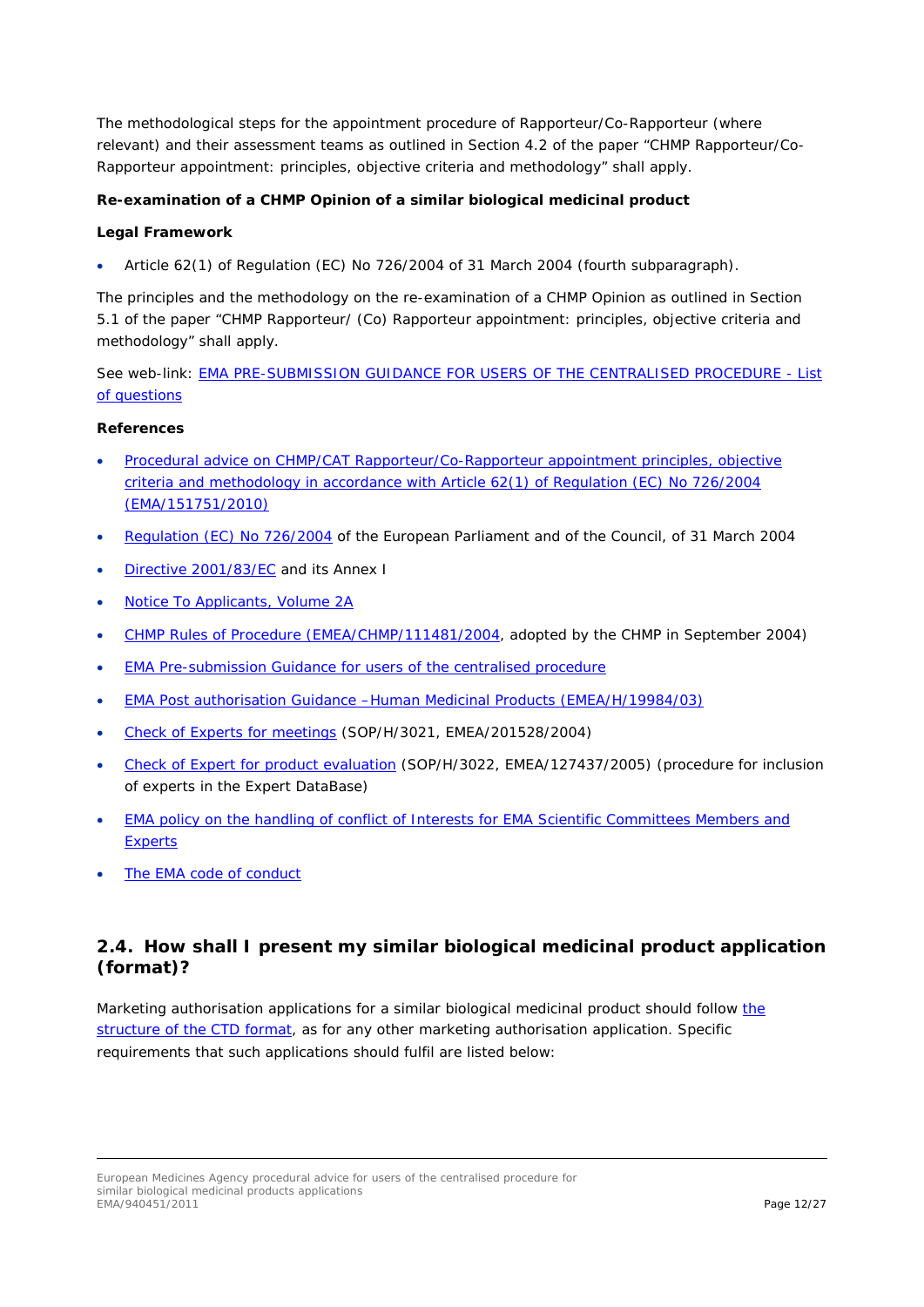#### **Module 1**

• Applicants should provide in Module 1.5.2, a concise document (up to approximately 5 pages), summarizing the grounds and evidence used for demonstrating that the medicinal product for which an application is submitted is: A similar biological medicinal product – a so-called 'Biosimilar' (Art 10.4).

This summary should include details on the similar biological medicinal product, its active substance, raw materials and manufacturing process. Differences with relevant attributes of the reference medicinal product should be included. Any other changes introduced during development which could affect comparability should be highlighted.

The comparability exercise versus the reference medicinal product for quality, safety and efficacy should be described, and the reference medicinal product used throughout the quality, safety and efficacy development program (as appropriate) should be defined. Please note that the reference medicinal product used in the comparability exercise should have been authorised in the EEA.

Applicants should note that the chosen reference medicinal product used in the comparability exercise should have been authorised in the Union. (Please refer to Question 5. "What is the comparability exercise"?).

The table "OVERVIEW OF THE CHOSEN REFERENCE PRODUCT FOR COMPARABILITY" should be completed and included in Module 1.5.2

• An EU Risk Management Plan is required (Please refer to Question 39. "Should I submit an EU Risk Management Plan as part of my similar biological medicinal product application?").

All the other requirements of Module 1 apply also to similar biological medicinal products with the exception of the paediatric requirements set out in Articles 7 and 8 of the Paediatric Regulation.

When certain elements are not included, a justification for its absence should be provided in the respective section.

#### **Module 2**

Module 2 must include the Quality Overall Summary, Non-clinical Overview and Clinical Overview. Whenever new additional studies have been provided within the documentation, Non-clinical and Clinical Summaries should also be submitted.

It is recommended that the Non-clinical and the Clinical overall Summaries deal with comparability issues in separate sections in order to facilitate the regulatory review by cross referencing the appropriate separate sections of the dossier which contain the relevant data.

#### **Module 3**

A complete Module 3 should be submitted in accordance to the requirements set out in the Notice to Applicants. In addition, Biosimilar applications should also provide a demonstration of comparability, as discussed in the "Guideline on similar biological medicinal products containing biotechnology-derived proteins as active substance: Quality issues". Applicants should note that the comparability exercise for a similar biological medicinal product versus the reference medicinal product is an additional element to the normal requirements of the quality dossier and should be dealt separately when presenting the data. The detailed location of this data within the CTD structure can be discussed with the EMA prior to submission, but it is recommended to make use of section 3.2.R.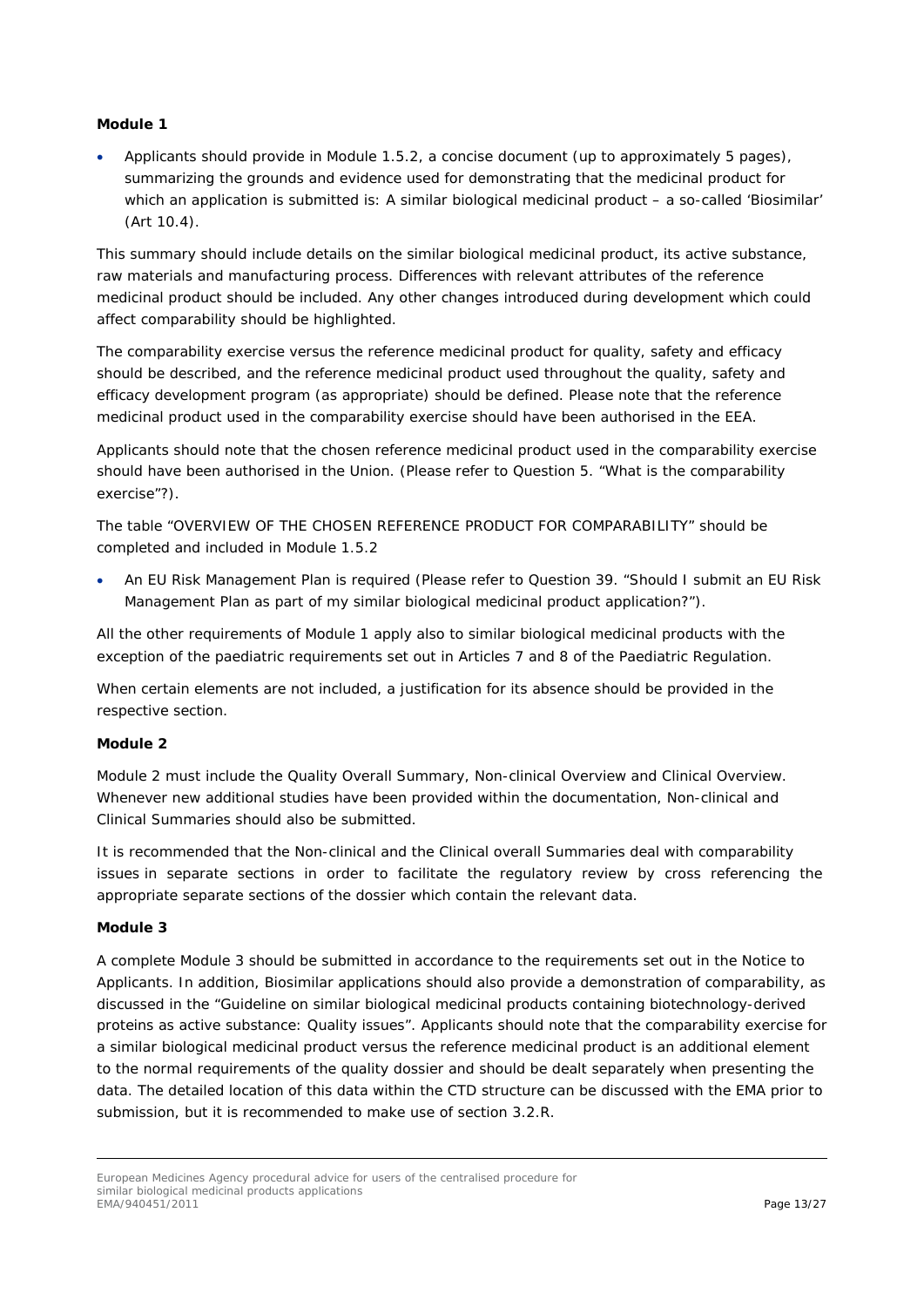Section 3.2.A. should be provided as appropriate, giving information about Facilities and Equipment and Safety Evaluation of Adventitious Agents.

For all applications, the table A on 'Materials of animal origin covered by the *Note for Guidance on minimizing the risk of transmitting animal spongiform encephalopathy agents via medicinal products* should be completed and included in Module 3.2.R, stating not applicable, if relevant.

For materials of animal origin other than those covered by the *Note for Guidance on minimising the risk of transmitting animal spongiform encephalopathy agents via medicinal products*, Applicants are requested to complete the table B on '*Other materials of animal origin*'.

If an application relates to a medicinal product, which contains or uses in the manufacture materials of human origin, Applicants are request to complete the table C on albumin and other human tissue derived products.

#### **Module 4 and Module 5**

For a similar biological of a reference medicinal product, Art 10 (4), results of pre-clinical and clinical studies should be provided as appropriate following the CTD structure.

The requirements to demonstrate safety and efficacy of similar biological medicinal products have to comply with the data requirements laid down in Annex I to Directive 2001/83/EC.

General and product-class specific requirements are addressed in EMEA/CHMP guidelines. For situations where product-class specific guidance is not available, Applicants are encouraged to seek scientific advice from EU Regulatory Authorities.

As for any other application, it should be noted that the responsibility for the quality of the submitted documentation lies with the Applicant and is crucial to the overall process.

For queries related to the presentation of the application, please contact the EMA. Alternatively, Applicants may request a Pre-Submission Meeting with the EMA to clarify any outstanding points.

#### **References**

- [Notice to Applicants, Volume 2B,](http://ec.europa.eu/health/documents/eudralex/vol-2/index_en.htm) Presentation and content of the dossier
- [Biosimilar Scientific Guidelines](http://www.ema.europa.eu/ema/index.jsp?curl=pages/regulation/general/general_content_000408.jsp&murl=menus/regulations/regulations.jsp&mid=WC0b01ac058002958c)

### <span id="page-13-0"></span>*2.5. When can I submit my similar biological medicinal product application considering the protection period of the reference medicinal product? Rev. Feb 2019*

At the time of submission of the similar biological application, the protection period of the reference medicinal product should have expired in order to allow the Applicant to rely on the dossier of the reference medicinal product (Please refer to Question 3. "What is the legal basis for my application?" and Question 4. "What is the so-called 'reference medicinal product' referred to in the application for a similar biological medicinal product?").

For similar biological application submitted through the Centralised Procedure, when referring to:

• a centrally authorised reference medicinal product, the 10-year or 8-year protection period, as applicable, should have expired and the eligibility should have been confirmed (Please refer to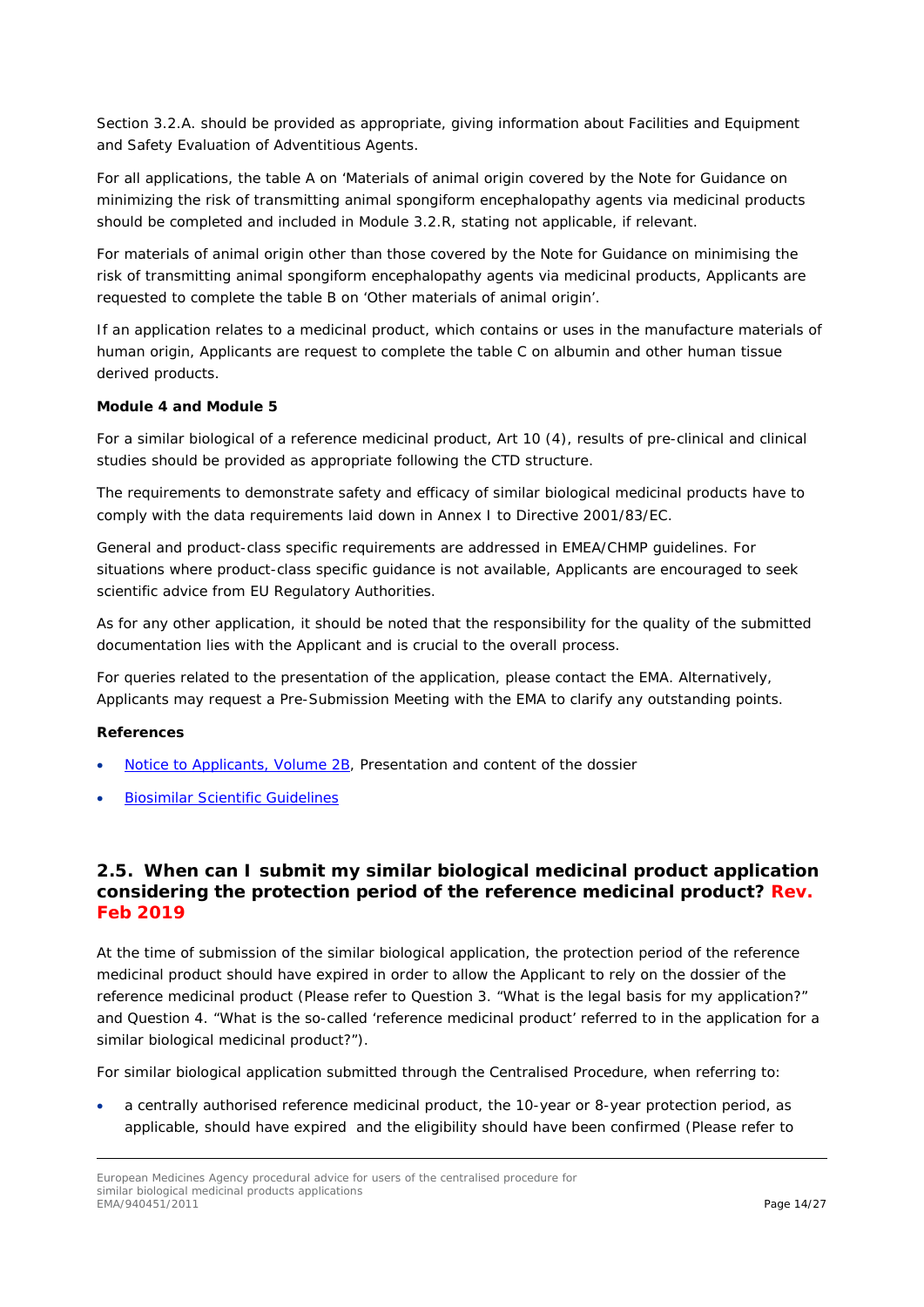Question 2. "Is my similar biological medicinal product eligible for evaluation under the Centralised Procedure?"). The relevant protection period should be counted<sup>[1](#page-14-0)</sup> as starting from the **date of notification** of the marketing authorisation decision to the MAH and can be found in the Official Journal of the European Union as well as in the Union register of medicinal products for human use on the European Commission website; as an example, a similar biological application of a reference medicinal product notified on Day A, could be submitted 10 or 8 years later than Day A+1, as applicable;

• a nationally authorised reference medicinal product, the 6/10-year protection period, depending on the Member State which has granted the marketing authorisation or 8-year protection period, as applicable, should have expired and the eligibility should have been confirmed (Please refer to Question 2. "Is my similar biological medicinal product eligible for evaluation under the Centralised Procedure?"). However, a similar biological application based on a nationally authorised reference medicinal product can only be processed via the Centralised Procedure after expiry of a 10-year period of protection if the reference medicinal product chosen by the Applicant is also authorised in Member States where a ten-year period of protection applies.

#### **Notion of 'global marketing authorisation'**

The calculation of the protection period should take into account the notion of global marketing authorisation.

The global marketing authorisation contains the initial authorisation and all variations and extensions thereof, as well as any additional strengths, pharmaceutical forms, administration routes or presentations authorised through separate procedure and under a different name, granted to the Marketing Authorisation Holder of the initial authorisation.

This means that for a reference medicinal product, the start of the data exclusivity and market protection periods is determined by the first MA in the Union which was granted in accordance with the relevant European pharmaceutical legislation (*Acquis Communitaire*).

In case of any doubt, the Applicant can liaise with the EMA provided detailed information is given.

The new protection periods of '8+2+1' applies only to reference medicinal products for which the marketing authorisation application has been submitted as of 30 October 2005 for MRP, DCP and national procedures and as of 20 November 2005 for Centralised Procedure according to the revised European legislation.

In line with the revised rules mentioned above, applications for similar biological medicinal products can be submitted after expiry of the **data exclusivity period** for the reference medicinal product i.e. 8 years after the date of notification of the authorisation of the reference medicinal product to the MAH. However, the authorised similar biological product can only be placed on the market 10 or 11 years after expiry of the **market protection period** applicable for the reference medicinal product.

- [Directive 2001/83/EC](http://ec.europa.eu/health/files/eudralex/vol-1/dir_2001_83_cons2009/2001_83_cons2009_en.pdf)
- [Regulation \(EC\) No 726/2004](https://ec.europa.eu/health/sites/health/files/files/eudralex/vol-1/reg_2004_726/reg_2004_726_en.pdf)
- Chapter 1 (section 6), The Rules governing Medicinal Products in the European Union, [Notice to](http://ec.europa.eu/health/documents/eudralex/vol-2_en)  [Applicants,](http://ec.europa.eu/health/documents/eudralex/vol-2_en) Volume 2A

<span id="page-14-0"></span> $1$  The rules applicable to periods, dates and time limits can be found in Regulation no 1182/71

European Medicines Agency procedural advice for users of the centralised procedure for similar biological medicinal products applications<br>EMA/940451/2011 EMA/940451/2011 Page 15/27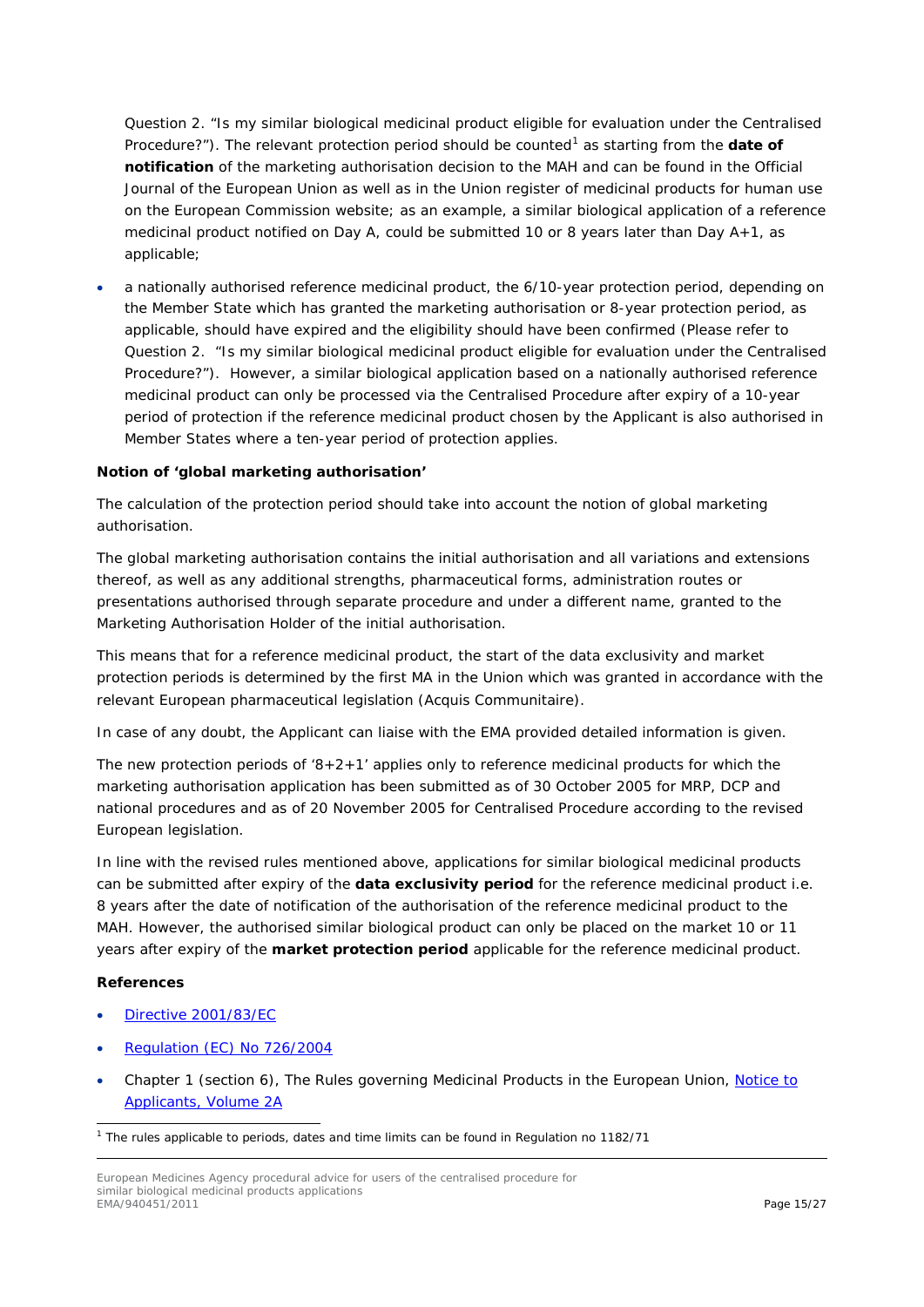[Union register of medicinal products for human use](http://ec.europa.eu/health/documents/community-register/html/index_en.htm)

### <span id="page-15-0"></span>*2.6. Can I submit my similar biological medicinal product application even if some parts of the product information of the reference medicinal product are covered by usage patents?*

Companies use patent law to obtain further protection for an innovative medicine in some or all Member States. This protection applies e.g. to new uses of the medicine, such as new indications and pharmaceutical forms. While this 'usage patent' protection is in place, a similar biological medicine cannot be marketed for the protected indication or pharmaceutical form, even if the period of data and market exclusivity of the reference medicinal product has expired.

Applications for marketing authorisation for similar biological medicinal products can however be submitted and authorised even if some parts of the product information of the reference medicinal product are covered by patent law.

Article 11 of Directive 2001/83/EC and Article 3.3(b) of Regulation No 726/2004 allow Applicants/Marketing Authorisation Holders to exclude from their proposed product information those parts of the SmPC of the reference medicinal product referring to indications or dosage forms still covered by patent law.

#### **References**

- [Directive 2001/83/EC](http://ec.europa.eu/health/files/eudralex/vol-1/dir_2001_83_cons2009/2001_83_cons2009_en.pdf)
- [Regulation \(EC\) No 726/2004](https://ec.europa.eu/health/sites/health/files/files/eudralex/vol-1/reg_2004_726/reg_2004_726_en.pdf)

### <span id="page-15-1"></span>*2.7. If the patent situation differs in the various Member States how will this be reflected in the product information of my similar biological medicinal product? Rev. Dec 2015*

It is not possible to have different product information for a particular medicinal product authorised via the Centralised Procedure, to take account of different patent situations in the various Member States.

However, in order to facilitate the access to the Centralised Procedure for similar biological products, duplicate applications may be requested to the European Commission on grounds of the existence of patents protecting certain therapeutic indications or pharmaceutical forms.

The duplicate application may contain more or fewer indications or pharmaceutical forms than the original application/marketing authorisation when this is necessary to market the product in Member States where a specific indication or pharmaceutical form is protected by patent law.

However, in order to maintain the harmonisation of the SmPCs, the Applicant should commit as part of the marketing authorisation application, to extend the indication(s)/pharmaceutical form(s) of the duplicate marketing authorisation as soon as the patent restrictions no longer exist or should commit to withdraw the marketing authorisation with restricted indications/pharmaceutical forms when the relevant patents are no longer in force.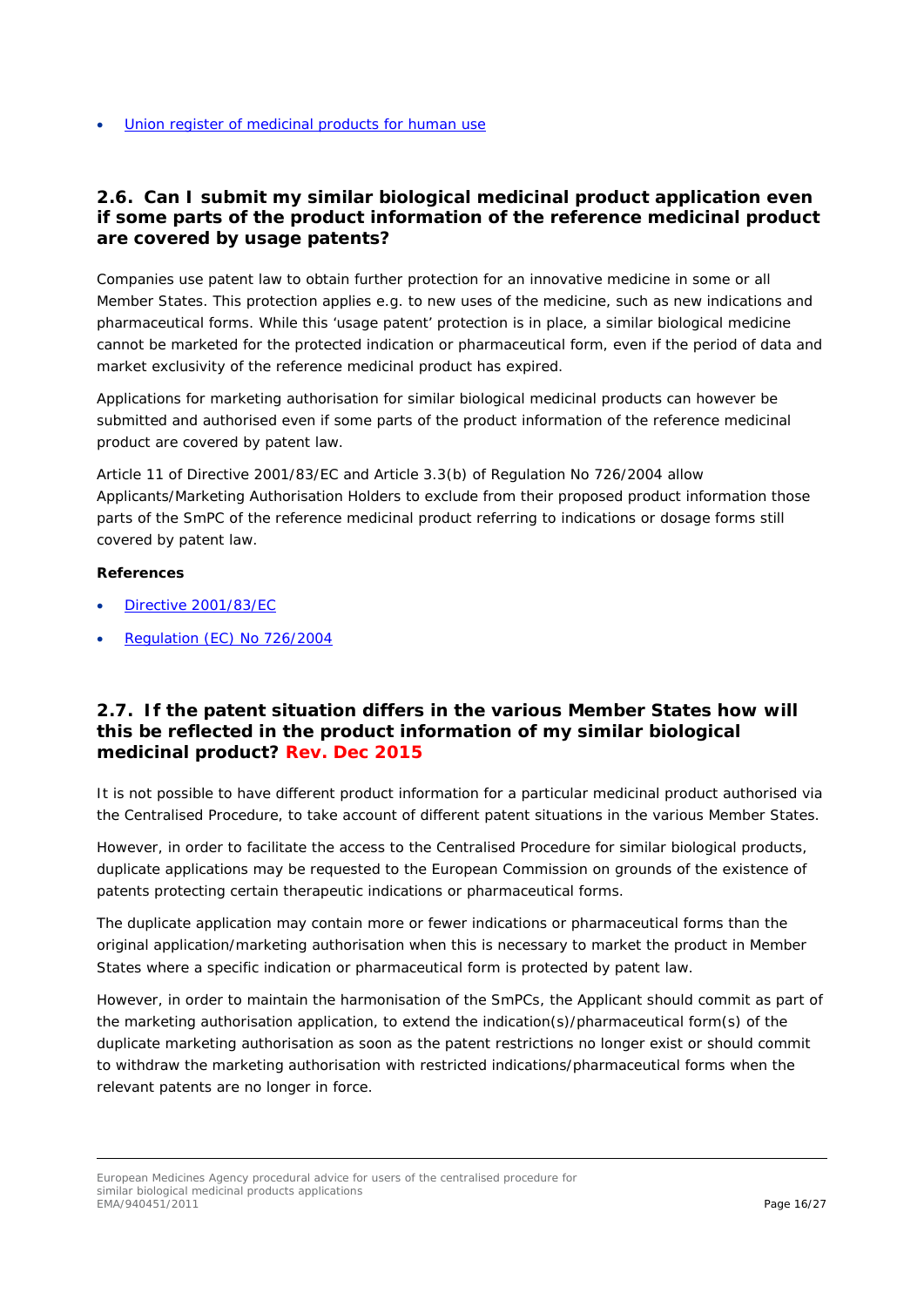Multiple marketing authorisation applications and post-authorisation activities for similar biological medicinal products, justified on the basis of existing patent protection for the reference medicinal product, are eligible to fee incentives. Please, see ["Explanatory note on fees payable to the European](http://www.ema.europa.eu/ema/index.jsp?curl=pages/regulation/document_listing/document_listing_000327.jsp&mid=WC0b01ac0580024596&jsenabled=true)  [Medicine Agency".](http://www.ema.europa.eu/ema/index.jsp?curl=pages/regulation/document_listing/document_listing_000327.jsp&mid=WC0b01ac0580024596&jsenabled=true)

#### **References**

- [Fees payable to the European Medicines Agency](http://www.ema.europa.eu/ema/index.jsp?curl=pages/regulation/document_listing/document_listing_000327.jsp&mid=WC0b01ac0580024596)
- [Directive 2001/83/EC](http://ec.europa.eu/health/files/eudralex/vol-1/dir_2001_83_cons2009/2001_83_cons2009_en.pdf)
- [Regulation \(EC\) No 726/2004](http://ec.europa.eu/health/files/eudralex/vol-1/reg_2004_726/reg_2004_726_en.pdf)
- [Handling of Duplicate Marketing Authorisation Applications](http://ec.europa.eu/health/files/latest_news/2011_09_upd.pdf)
- [Pre-submission Guidance –](http://www.ema.europa.eu/ema/index.jsp?curl=pages/regulation/q_and_a/q_and_a_detail_000022.jsp&mid=WC0b01ac0580022712) multiple applications
- [Guideline on the procedure for accelerated assessment pursuant to article 14 \(9\) of Regulation](http://www.ema.europa.eu/docs/en_GB/document_library/Regulatory_and_procedural_guideline/2009/10/WC500004136.pdf)  [\(EC\) No 726/2004](http://www.ema.europa.eu/docs/en_GB/document_library/Regulatory_and_procedural_guideline/2009/10/WC500004136.pdf)
- The Rules governing Medicinal Products in the European Union, Notice to Applicants, Volume 2A, [Chapter 1](http://ec.europa.eu/health/documents/eudralex/vol-2/index_en.htm)

# <span id="page-16-0"></span>*2.8. If a therapeutic indication is covered by patent law which sections of the SmPC can be deleted in connection with the patented indication?*

Information directly related to the patented indication can be deleted from sections 4.1. therapeutic indications, 4.2. posology and method administration and 5.1. pharmacodynamic properties of the summary of product characteristics.

For public health reasons, safety related information in sections 4.3 to 4.8. of the SPC should be maintained.

If the Applicant wishes to omit other information than the one mentioned above directly related to the patented indication, this must be properly justified.

## <span id="page-16-1"></span>*2.9. How can I update the product information of my similar biological medicinal product after expiry of the patent of the reference medicinal product?*

The appropriate type IB variation should be submitted to align the product information of the similar biological medicinal product with the product information of the reference medicinal product, following expiry of the patent.

#### **References**

• [Regulation \(EC\) No 1234/2008](http://ec.europa.eu/health/files/eudralex/vol-1/reg_2008_1234/reg_2008_1234_en.pdf)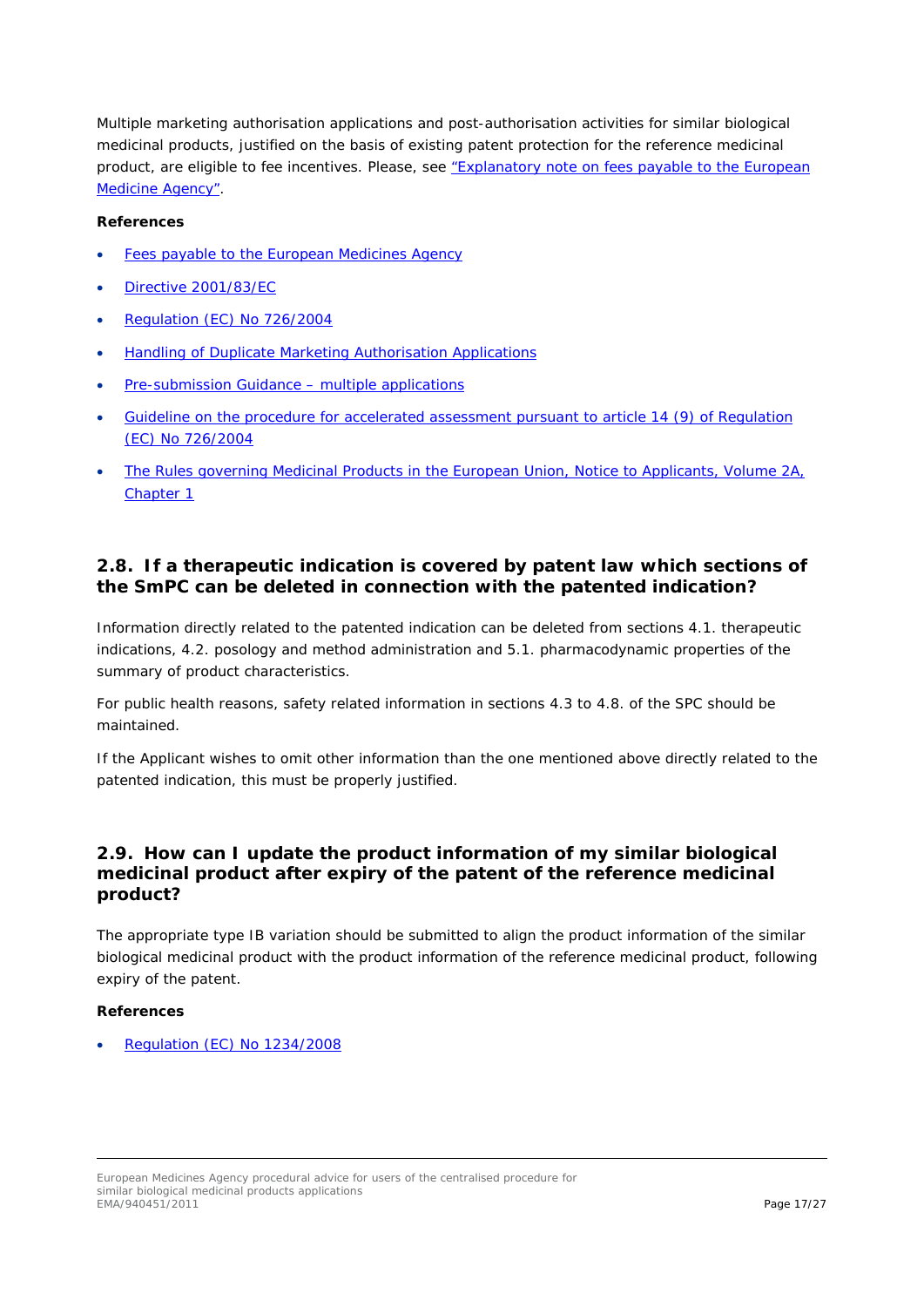## <span id="page-17-0"></span>*2.10. Do I need to perform user consultation for a similar biological medicinal product? When and how to submit information on user consultation?*

Articles 59(3) and 61(1) of Directive 2001/83/EC require that the package leaflet reflects the results of consultation with target patient groups ('user consultation') to ensure that it is legible, clear and easy to use and that the results of the assessment carried out in cooperation with target patient groups are provided to the competent authority. This legal requirement applies also to similar biological medicinal products.

However, if the package leaflet of the similar biological medicinal product has the same content and layout as that of the reference medicinal product or other similar biological medicinal product of the same active substance for which user consultation has been performed, reference to already approved package leaflets will generally be considered an acceptable justification for not performing user consultation. Such justification should be included in Module 1.3.4 of the dossier.

When changes have been made to the package leaflet of the similar biological medicinal product or in case of differences from the reference medicinal product, a bridging report might have to be submitted. The bridging report should be included in Module 1.3.4 of the dossier.

For further information on user consultation, including methods of user consultation and submission and assessment of information on user consultation, please refer to the [pre-submission guidance for](http://www.ema.europa.eu/ema/index.jsp?curl=pages/regulation/q_and_a/q_and_a_detail_000023.jsp&mid=WC0b01ac0580022714)  [users of the centralised procedure.](http://www.ema.europa.eu/ema/index.jsp?curl=pages/regulation/q_and_a/q_and_a_detail_000023.jsp&mid=WC0b01ac0580022714)

#### **References**

- [Directive 2001/83/EC](http://ec.europa.eu/health/files/eudralex/vol-1/dir_2001_83_cons2009/2001_83_cons2009_en.pdf)
- [Guideline on the readability of the label and package leaflet of medicinal products for human use,](http://ec.europa.eu/health/files/eudralex/vol-2/c/2009_01_12_readability_guideline_final_en.pdf)  [the Rules governing Medicinal Products in the European Union, Notice to Applicants, Volume 2C](http://ec.europa.eu/health/files/eudralex/vol-2/c/2009_01_12_readability_guideline_final_en.pdf)
- [Guidance concerning consultations with target patient groups for the package leaflet, the Rules](http://ec.europa.eu/health/files/eudralex/vol-2/c/user_consultation_200605_en.pdf)  [governing Medicinal Products in the European Union, Notice to Applicants, Volume 2C](http://ec.europa.eu/health/files/eudralex/vol-2/c/user_consultation_200605_en.pdf)
- EMA Operational [Procedure on Handling of "Consultation with target patient groups" on Package](http://www.ema.europa.eu/docs/en_GB/document_library/Regulatory_and_procedural_guideline/2009/10/WC500004902.pdf)  [Leaflets \(PL\) for Centrally Authorised Products for Human Use](http://www.ema.europa.eu/docs/en_GB/document_library/Regulatory_and_procedural_guideline/2009/10/WC500004902.pdf)

# <span id="page-17-1"></span>*2.11. How shall I submit the information related to the biological active substance?*

Full information related to the active substance should be submitted within Module 3.2.S. (Please refer to Question 14. "How shall I present my similar biological medicinal product application (format)?").

It should be noted, that the CEP procedure (Certification of Suitability of the European Pharmacopoeia) does not apply for direct gene products (i.e. proteins), products obtained from human tissues, vaccines and blood products and preparations.

The EDQM has also decided to exclude from the scope of the certification procedure the products classified as "other biological substances" by the CMD(h). In this respect, the CMD(h) has published an [overview of biological active substances of non-recombinant origin.](http://www.hma.eu/fileadmin/dateien/Human_Medicines/CMD_h_/procedural_guidance/Compilation_Biological_Active_Substance_non-recombinant_origin.pdf)

European Medicines Agency procedural advice for users of the centralised procedure for similar biological medicinal products applications<br>EMA/940451/2011 EMA/940451/2011 Page 18/27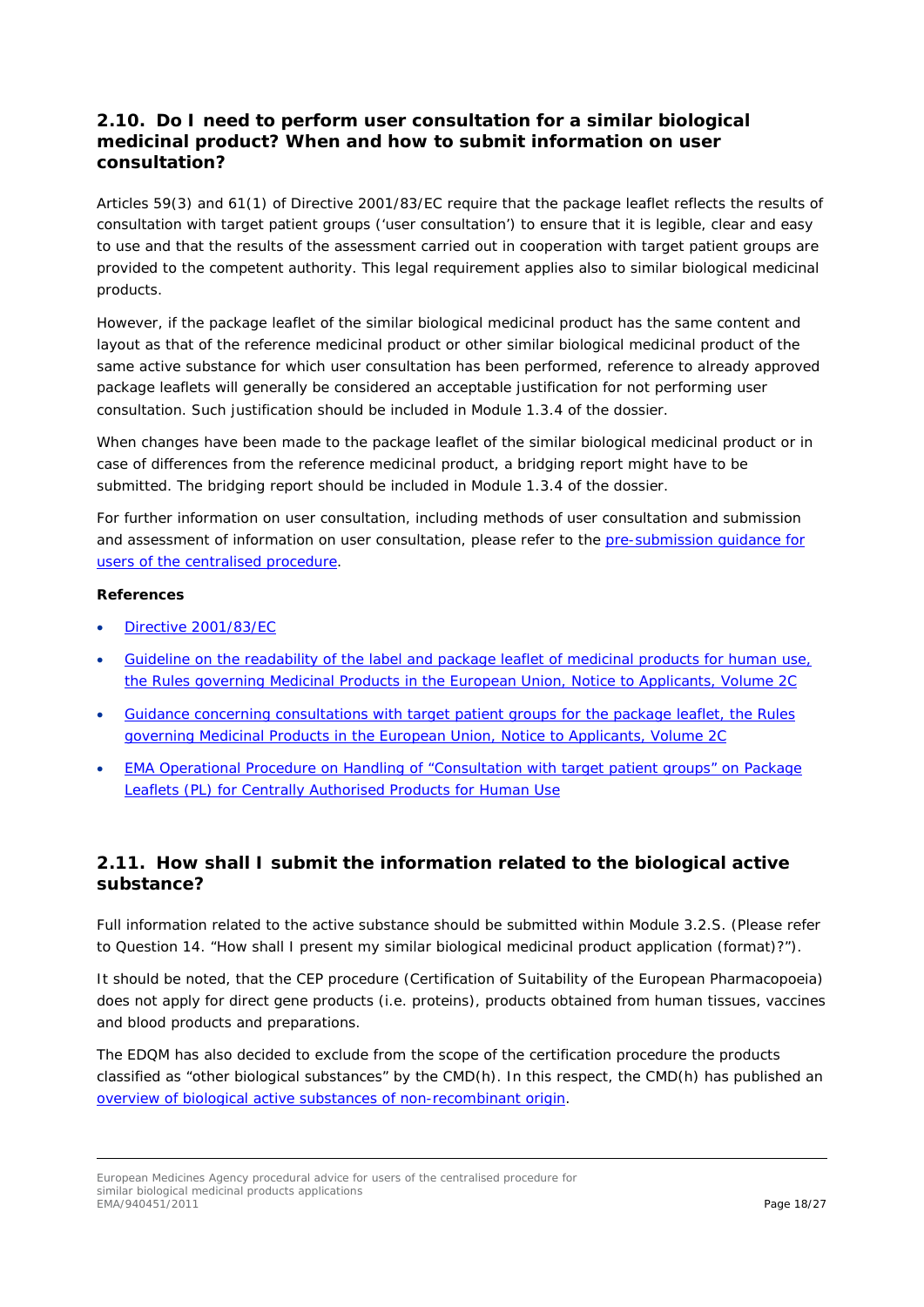The reasoning behind this decision is that the characterisation and determination of biological substances require not only a combination of physico-chemical and biological testing, but also an extensive knowledge of the production process and its control.

See web-link: [EMA PRE-SUBMISSION GUIDANCE FOR USERS OF THE CENTRALISED PROCEDURE -](http://www.ema.europa.eu/ema/index.jsp?curl=pages/regulation/q_and_a/q_and_a_detail_000020.jsp&mid=WC0b01ac0580022713) List [of questions](http://www.ema.europa.eu/ema/index.jsp?curl=pages/regulation/q_and_a/q_and_a_detail_000020.jsp&mid=WC0b01ac0580022713)

- EDQM [Certification of Suitability to the Monographs of the European Pharmacopoeia](http://www.edqm.eu/en/News-and-General-Information-164.html)
- CMD(h) [Overview of Biological Active Substances of non-recombinant origin](http://www.hma.eu/fileadmin/dateien/Human_Medicines/CMD_h_/procedural_guidance/Compilation_Biological_Active_Substance_non-recombinant_origin.pdf)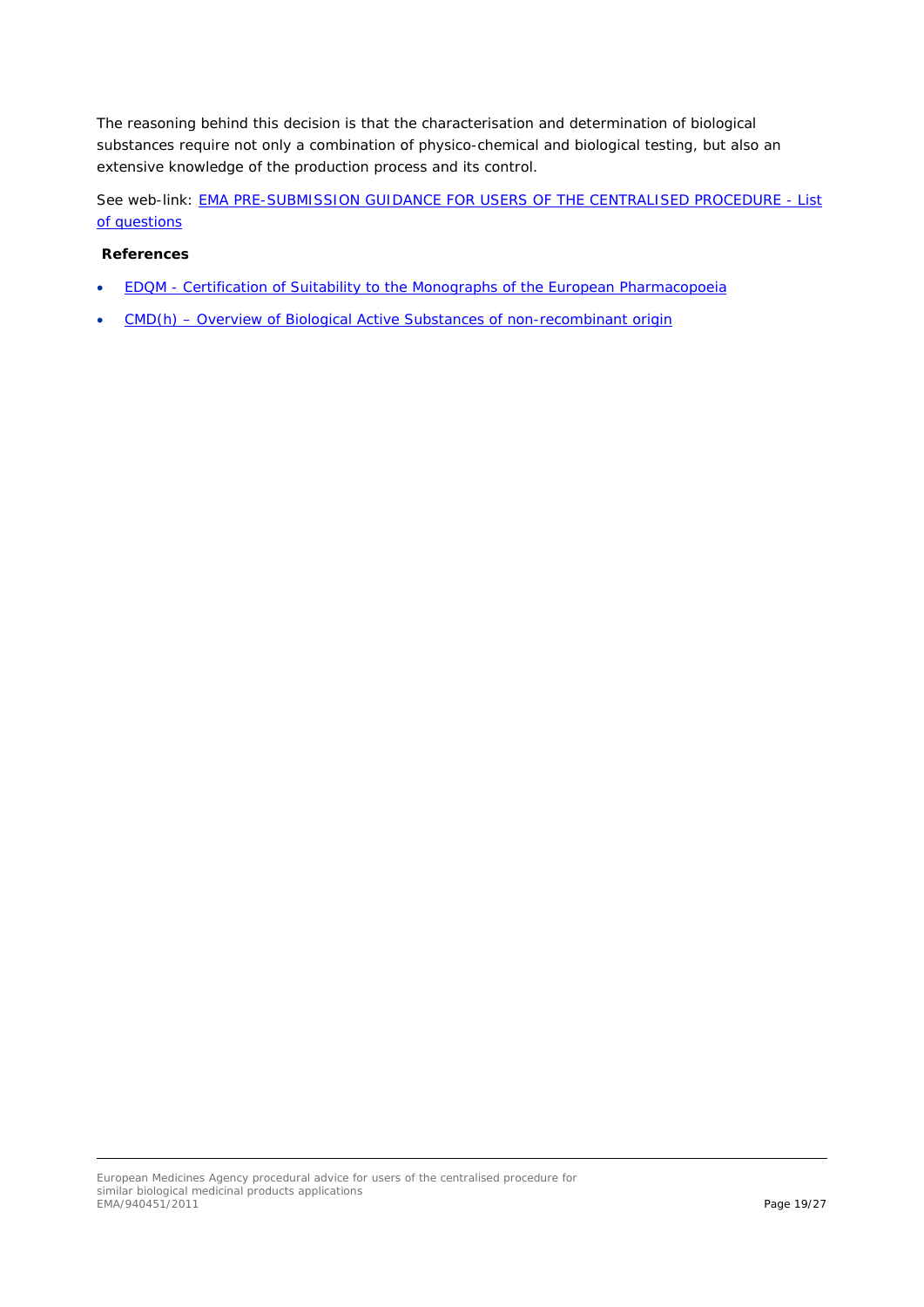# <span id="page-19-0"></span>**3. Assessment of the application**

# <span id="page-19-1"></span>*3.1. How shall my similar biological medicinal product application be evaluated (timetable)? Rev. Mar 2013*

Upon receipt of the application, the Agency will start the validation on the next submission deadline stated on its website. Validation has to be completed by the corresponding starting date of the procedure; Applicants need to be ready to answer within few days to any issues raised at this stage.

At the end of the validation process and provided the Rapporteur and (Co) Rapporteur have received the dossier, the EMA starts the procedure at the monthly starting date published on the EMA website. For Biosimilars of centrally authorised medicinal products, provided successful validation, the procedure starts the same month. Where the application concerns a Biosimilar of a medicinal product authorised through a National/MRP/DCP procedure, the EMA will request from the Member State where the reference medicinal product received a marketing authorisation to transmit within a period of one month, a confirmation that the reference medicinal product is or has been authorised together with the information on the full composition of the reference medicinal product and if necessary other relevant information. Therefore the evaluation process will only start once all relevant information has been received.

If, within a month from the start of the procedure, any other member of the CHMP has not received the requested parts of the dossier from the Applicant, the EMA will stop the clock until the problem is resolved. A timetable is prepared by the Agency and presented to the CHMP for information.

Applicants are advised to submit the MAA according to the published EMA calendar [\(See Submission](http://www.ema.europa.eu/ema/index.jsp?curl=pages/regulation/general/general_content_000119.jsp&murl=menus/regulations/regulations.jsp&mid=WC0b01ac0580022974)  [timelines\)](http://www.ema.europa.eu/ema/index.jsp?curl=pages/regulation/general/general_content_000119.jsp&murl=menus/regulations/regulations.jsp&mid=WC0b01ac0580022974).

| <b>DAY</b> | <b>ACTION</b>                                                                                                                                                                                                                                                                                                                                                                               |
|------------|---------------------------------------------------------------------------------------------------------------------------------------------------------------------------------------------------------------------------------------------------------------------------------------------------------------------------------------------------------------------------------------------|
| $1*$       | Start of the procedure                                                                                                                                                                                                                                                                                                                                                                      |
| 80         | Receipt of the Assessment Reports from CHMP Rapporteur and (Co) Rapporteur by<br>CHMP members and EMA. EMA sends CHMP Rapporteur and (Co) Rapporteur<br>Assessment Reports to the Applicant making it clear that it only sets out their<br>preliminary conclusions. The so-called Day 80 Assessment Reports in no ways<br>bind the CHMP and are sent to the Applicant for information only. |
| 87         | PRAC Rapporteur circulates the RMP assessment report and proposed RMP LoQ                                                                                                                                                                                                                                                                                                                   |
| 90         | Adoption of GxP Inspection Request                                                                                                                                                                                                                                                                                                                                                          |
| 100        | Rapporteur, (Co) Rapporteur, other CHMP members and EMA receive comments                                                                                                                                                                                                                                                                                                                    |
| 101-104    | PRAC adopts PRAC RMP Assessment Overview and Advice for D120 LOQ                                                                                                                                                                                                                                                                                                                            |
| 115        | Receipt of draft List of Questions (LoQ) from CHMP Rapporteur and (Co)<br>Rapporteur, including the CHMP recommendation and scientific discussions<br>together with the PRAC RMP Assessment Overview and Advice, by CHMP members<br>and EMA (If applicable). Quality part of the dossier reviewed by BWP.                                                                                   |

The Agency shall ensure that the Opinion of the CHMP is given within 210 days (not counting clockstops within the procedure) and in accordance with the standard timetable.

European Medicines Agency procedural advice for users of the centralised procedure for similar biological medicinal products applications<br>EMA/940451/2011 EMA/940451/2011 Page 20/27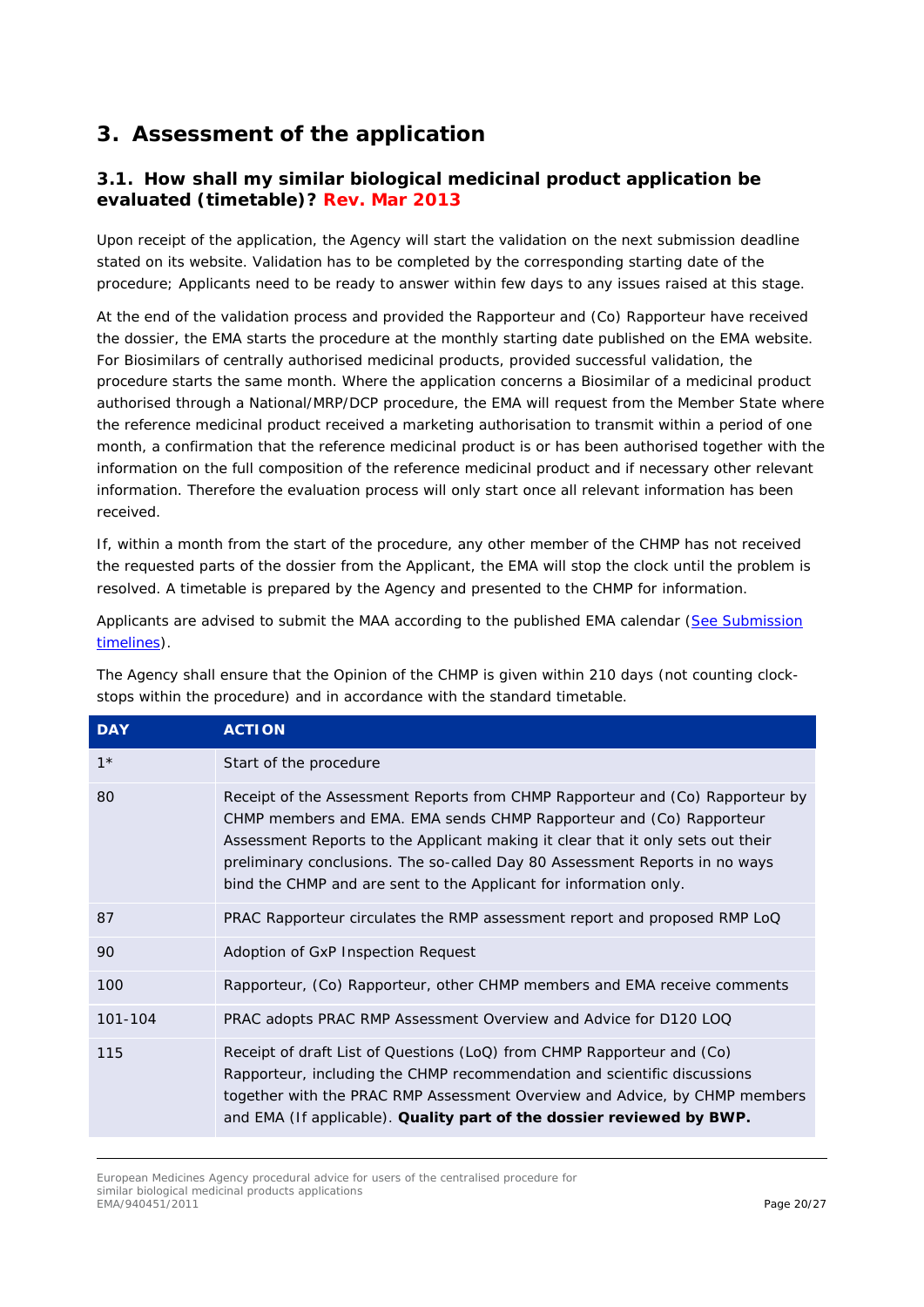| <b>DAY</b> | <b>ACTION</b>                                                                                                                                       |
|------------|-----------------------------------------------------------------------------------------------------------------------------------------------------|
| 120        | CHMP adopts the LoQ as well as the overall conclusions and review of the<br>scientific data to be sent to the Applicant by the EMA.                 |
|            | <b>Clock stop.</b> At the latest by Day 120, adoption by CHMP of request for<br>GMP/GLP/GCP inspection, if necessary (inspection procedure starts). |

| <b>DAY</b> | <b>ACTION</b>                                                                                                                                                                                                                                                                                                                                                                                      |
|------------|----------------------------------------------------------------------------------------------------------------------------------------------------------------------------------------------------------------------------------------------------------------------------------------------------------------------------------------------------------------------------------------------------|
| $121*$     | Submission of the responses, including revised SmPC, labelling and package<br>leaflet texts in English.                                                                                                                                                                                                                                                                                            |
|            | Restart of the clock.                                                                                                                                                                                                                                                                                                                                                                              |
|            | After receipt of responses, the CHMP will adopt a timetable for the evaluation of<br>the responses. In general, the following timetable will apply:                                                                                                                                                                                                                                                |
| 150        | PRAC Rapporteur circulates the RMP assessment report and proposed LoOI                                                                                                                                                                                                                                                                                                                             |
| 157        | Circulation of the CHMP Rapporteur (Joint) Response Assessment Report (so-<br>called Day 150 Assessment Report). EMA sends this (joint) Assessment Report to<br>the Applicant making clear that it is sent for information only and does not yet<br>represent the position of the CHMP                                                                                                             |
| 167        | PRAC adopts PRAC RMP Assessment Overview and Advice for D180 LoOI                                                                                                                                                                                                                                                                                                                                  |
| 170        | Comments from CHMP members to Rapporteur and (Co) Rapporteur, the EMA and<br>other CHMP members. Responses to quality questions reviewed by BWP.                                                                                                                                                                                                                                                   |
| 180        | CHMP discussion and decision on the need for adoption of a list of "Outstanding<br>Issues" and/or an Oral Explanation by the Applicant. If an Oral Explanation is<br>needed, the clock is stopped to allow the Applicant to prepare the Oral<br>Explanation. Submission of final inspection report to the EMA, Rapporteur and Co-<br>Rapporteur by the inspection team (at the latest by day 180). |
| 181        | Restart of the clock. Oral explanation (if needed) and circulation of the final GxP<br><b>Inspection Report</b>                                                                                                                                                                                                                                                                                    |
| 183        | PRAC Rapporteur circulates the RMP assessment report                                                                                                                                                                                                                                                                                                                                               |
| 197        | PRAC adopts the final PRAC RMP Assessment Overview and Advice                                                                                                                                                                                                                                                                                                                                      |
| By day 210 | Adoption of CHMP Opinion + CHMP Assessment Report                                                                                                                                                                                                                                                                                                                                                  |
|            | Adoption of a timetable for the provision of translations                                                                                                                                                                                                                                                                                                                                          |

\* According to the published EMA calendar (see Dates for CHMP meetings dates), after receipt of the responses, the EMA will prepare a timetable for the evaluation of the responses.

After adoption of a CHMP Opinion, the preparation of the Annexes to the Commission Decision is carried out in accordance with the following timetable:

European Medicines Agency procedural advice for users of the centralised procedure for similar biological medicinal products applications EMA/940451/2011 Page 21/27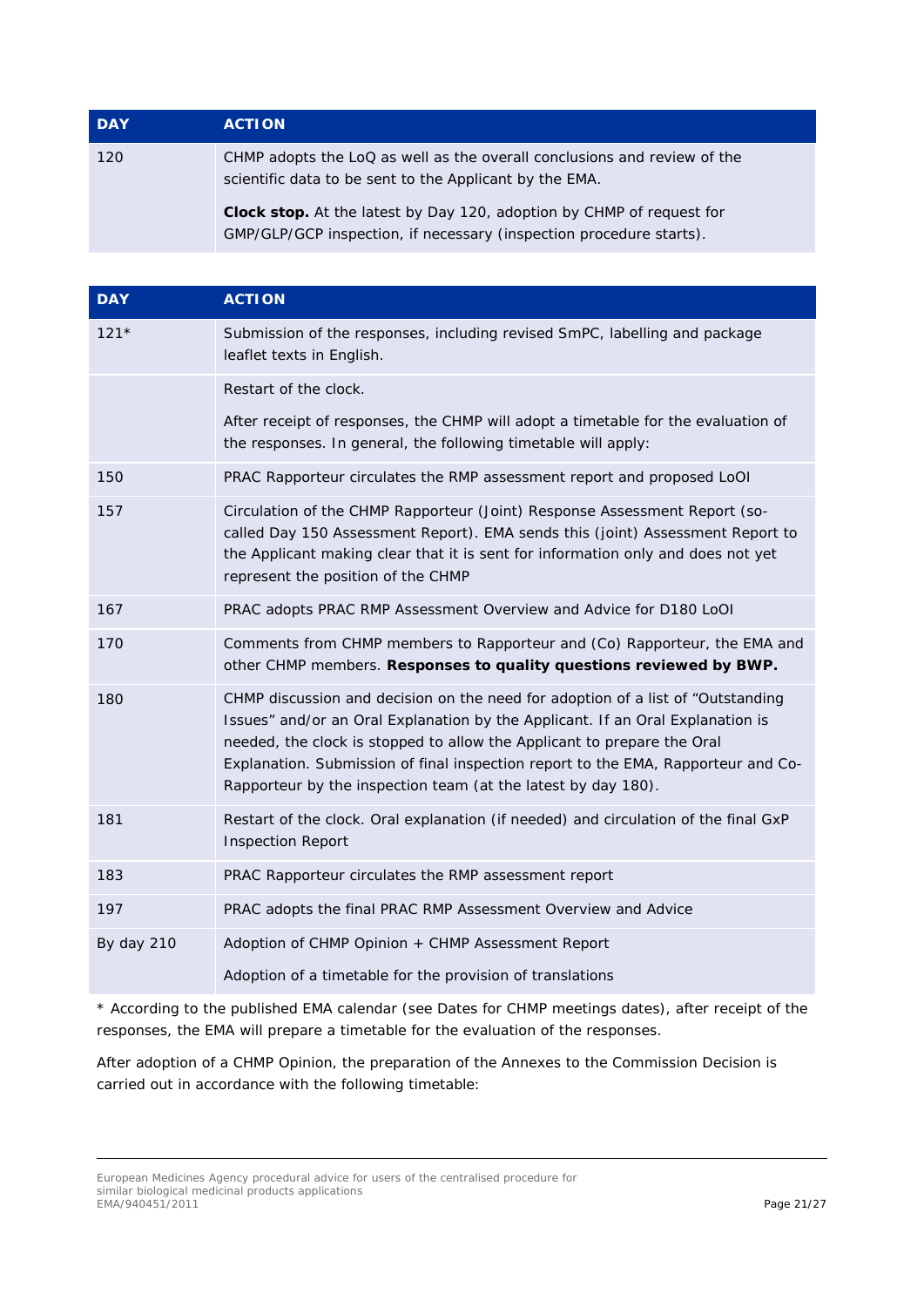| <b>DAY</b>                                 | <b>ACTION</b>                                                                                                                                                                                                                                                   |
|--------------------------------------------|-----------------------------------------------------------------------------------------------------------------------------------------------------------------------------------------------------------------------------------------------------------------|
| + 5 Days after<br>adoption of<br>Opinion   | Applicant provides the EMA with SmPC, Annex II, labelling, package leaflet and<br>Annex A in all EU languages (including Icelandic and Norwegian). EMA circulates<br>draft translations to Member States for review                                             |
| $+22$ Days<br>after adoption<br>of Opinion | Applicant provides EMA with final translations of SmPC, Annex II, labelling and<br>package leaflet in all EU languages (including Icelandic and Norwegian), taking<br>account comments received from Member States by +19 Days after adoption of<br>the Opinion |
| $+27$ Days<br>after adoption<br>of Opinion | Transmission of Opinion and Annexes in all EU languages to Applicant,<br>Commission, and members of the Standing Committee, and Norway and Iceland                                                                                                              |

Further details on the post-Opinion review of translations and forms to be used, are available in the ["New linguistic review process of product information in the centralised procedure"](http://www.ema.europa.eu/docs/en_GB/document_library/Regulatory_and_procedural_guideline/2009/10/WC500004182.pdf) guideline as published on the EMA website.

Mock-ups and specimens of the outer and immediate packaging together with the package leaflet must be submitted by the Applicant to the EMA for review, before commercialisation of the medicinal product. [Further details on the mock-ups and specimens requirements are available on the EMA](http://www.ema.europa.eu/docs/en_GB/document_library/Regulatory_and_procedural_guideline/2009/10/WC500004182.pdf)  [website.](http://www.ema.europa.eu/docs/en_GB/document_library/Regulatory_and_procedural_guideline/2009/10/WC500004182.pdf)

#### **References**

- [Regulation \(EC\) No 726/2004,](https://ec.europa.eu/health/sites/health/files/files/eudralex/vol-1/reg_2004_726/reg_2004_726_en.pdf) (OJ L 136/1 of 30 April 2004)
- "Centralised Procedure", the Rules governing Medicinal Products in the European Union, Notice to Applicants, Volume 2A, Chapter 4
- The New Linguistic Review Process of Product Information in the Centralised Procedure [\(EMEA/5542/02 Rev.4\)](http://www.ema.europa.eu/docs/en_GB/document_library/Regulatory_and_procedural_guideline/2009/10/WC500004182.pdf)
- [Timetable for Generic Applications \(EMEA/327896/2005\)](http://www.ema.europa.eu/docs/en_GB/document_library/Other/2009/10/WC500004935.pdf)

### <span id="page-21-0"></span>*3.2. Is a product identified as a similar biological medicinal product?*

Similar biological medicinal products are approved under the same standards of quality, safety and efficacy as any other medicinal product. The SmPC structure does not have a section to indicate explicitly the legal basis under which a product has been approved. This information is publicly available in the EPAR (European Public Assessment Report) on the EMA website. However, for similar biological medicinal products, the following statement can be found under section 5.1 of the SmPC:"(Invented) Name is a Biosimilar medicinal product. Detailed information is available on the website of the European Medicines Agency [http://www.ema.europa.eu"](http://www.ema.europa.eu/).

#### **References**

• [European Public Assessment Reports: Biosimilars](http://www.ema.europa.eu/ema/index.jsp?curl=pages/medicines/landing/epar_search.jsp&mid=WC0b01ac058001d125)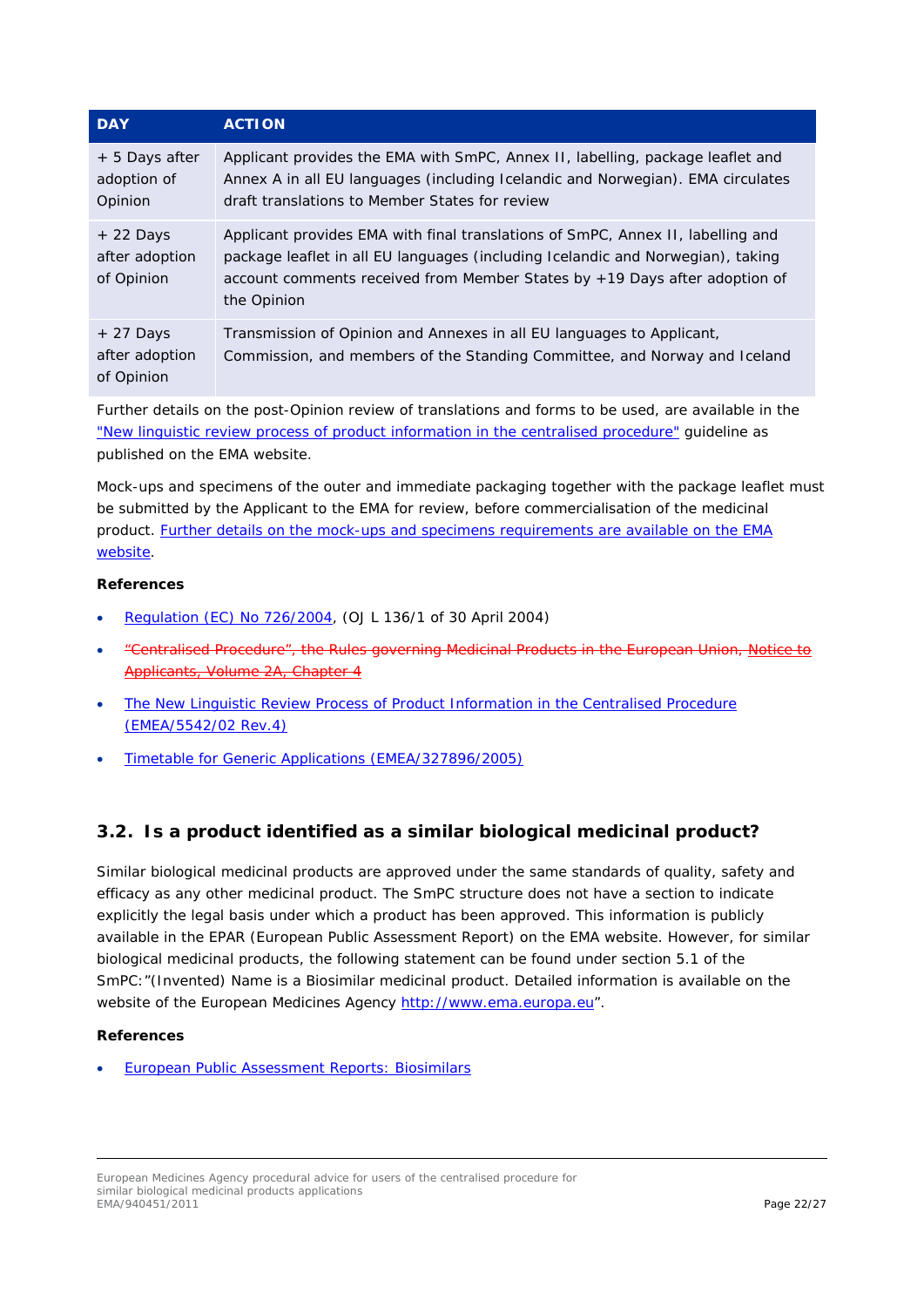## <span id="page-22-0"></span>*3.3. Will my similar biological medicinal product be considered interchangeable with the reference medicinal product?*

The decisions on interchangeability and/or substitution rely on national competent authorities and are outside the remit of EMA/CHMP. Member States have access to the scientific evaluation performed by the CHMP and all submitted data in order to substantiate their decisions.

#### **References**

Regulation (EC) No 726/2004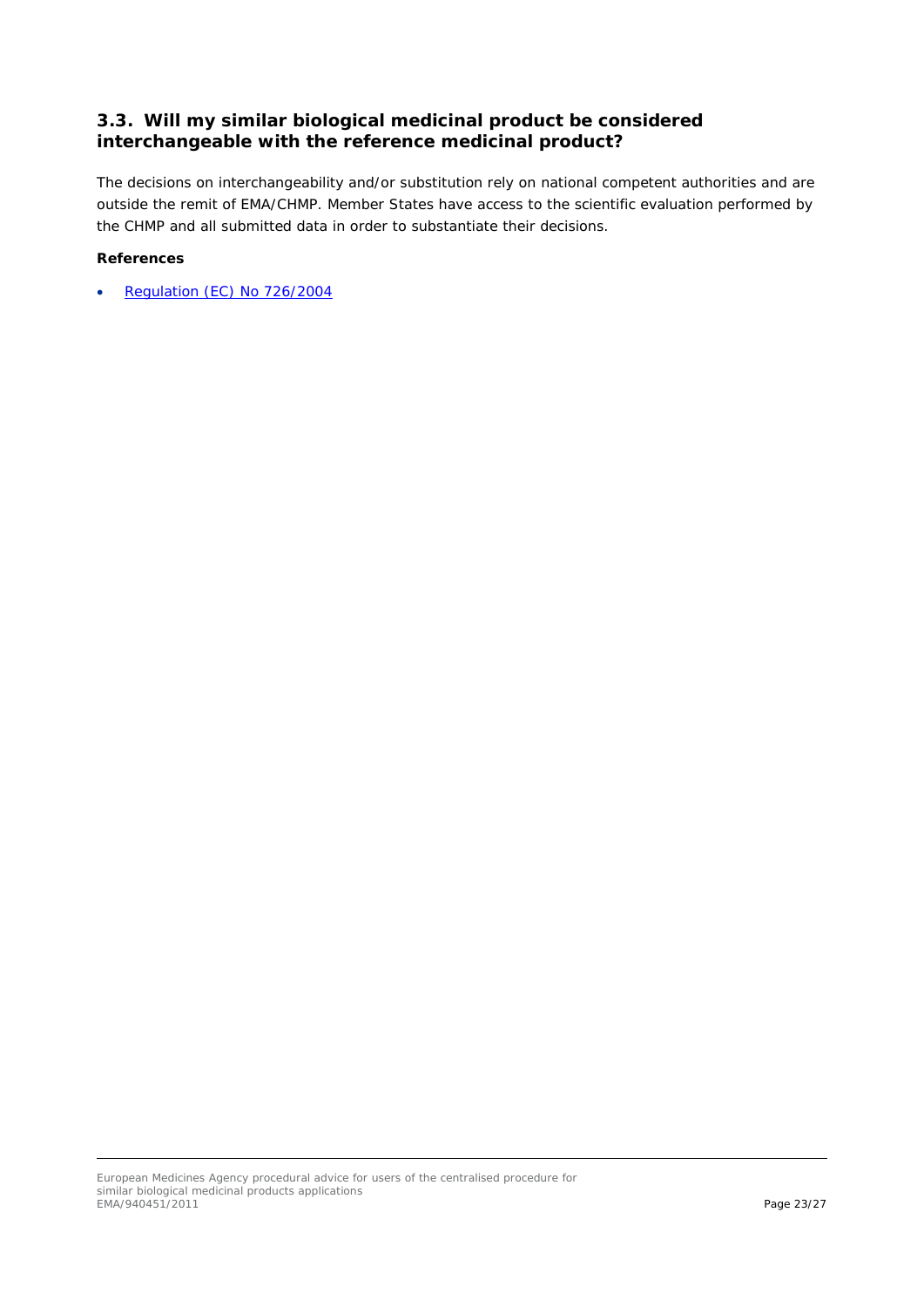# <span id="page-23-0"></span>**4. Post-authorisation**

# <span id="page-23-1"></span>*4.1. What is a safety variation? Rev. Dec 2015*

Safety variations are variations that refer to safety issues, including those related to quality problems, requiring a change of the Summary of Product Characteristics (SmPC), Package Leaflet (PL) and/or Labelling, which does not need to be implemented via an Urgent Safety Restriction (see below), but should be implemented as soon as possible.

### <span id="page-23-2"></span>*4.2. When should a safety variation be submitted for a similar biological medicinal product following changes to the innovator product? Rev. Dec 2015*

If a centrally authorised similar biological medicinal product refers to a centrally authorised innovator product, the EMA will provide the Marketing Authorisation Holder (MAH) of the similar biological medicinal product at the time of the CHMP Opinion on a safety variation for the reference medicinal product with the exact wording to be implemented and will request the MAH to submit a type IB variation as soon as possible or at the latest within 2 months to implement the changes in the Product Information (PI) as adopted for the innovator.

In the case, the implementation of the change requires to be further substantiated by new additional data to be submitted by the MAH of the similar biological medicinal product (e.g. comparability); a type II variation will be requested.

For centrally authorised similar biological medicinal products of nationally authorised innovator products the EMA will provide the MAH of the similar biological medicinal product, upon notification by the respective competent authority, with the exact wording to be implemented and will request the MAH to submit a variation as soon as possible or at the latest within 2 months to implement the changes in the PI as adopted for the innovator.

The EMA Secretariat shall handle and finalise such "administrative" harmonisation between the reference and the similar biological medicinal product.

Simple reference to fees payable can be found in [the general pre-submission guidance for all products.](http://www.ema.europa.eu/ema/index.jsp?curl=pages/regulation/q_and_a/q_and_a_detail_000022.jsp&mid=WC0b01ac0580022712)

### <span id="page-23-3"></span>*4.3. How should the outcome of the safety variation be communicated to the outside world? Rev. Feb 2019*

The EPAR, the SmPC and the PL will be updated on the EMA website.

In certain situations, the Agency/CHMP may decide that healthcare professionals should be informed quickly about the safety concern and the revised SmPC and therefore request the MAHs of the innovator and Biosimilars to disseminate a Direct Healthcare Professional Communication (DHPC), commonly called "Dear Doctor-Letter". MAHs are referred to the [Guideline on good pharmacovigilance](https://www.ema.europa.eu/en/human-regulatory/post-authorisation/pharmacovigilance/good-pharmacovigilance-practices#final-gvp-annex-iii---other-pharmacovigilance-guidance-section)  [practices \(GVP\) 3](https://www.ema.europa.eu/en/human-regulatory/post-authorisation/pharmacovigilance/good-pharmacovigilance-practices#final-gvp-annex-iii---other-pharmacovigilance-guidance-section) Module XV – [Safety communication](https://www.ema.europa.eu/en/human-regulatory/post-authorisation/pharmacovigilance/good-pharmacovigilance-practices#final-gvp-annex-iii---other-pharmacovigilance-guidance-section) for details on the situations when DHPCs are usually considered necessary and the procedures to follow. This Guideline also contains the advice that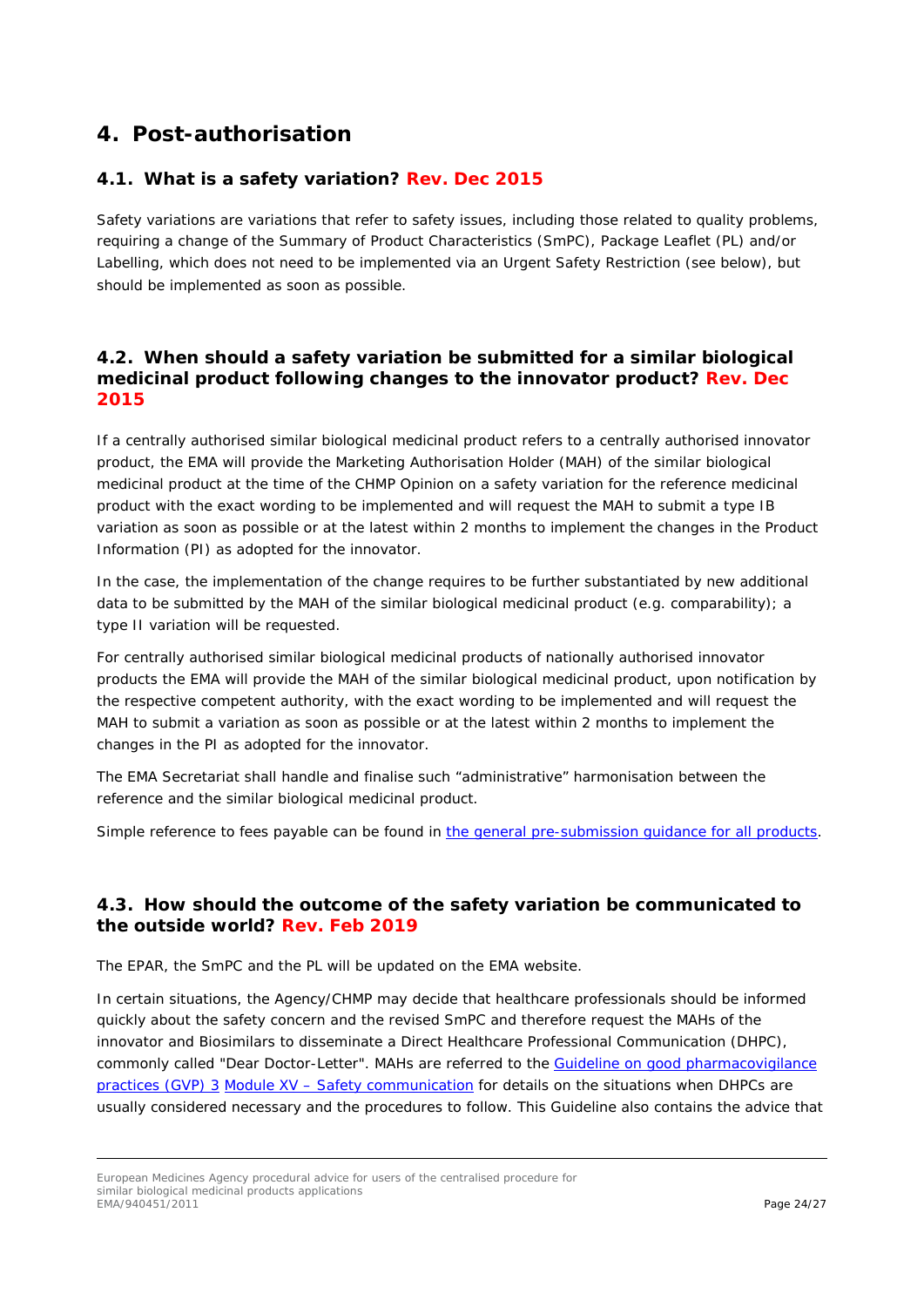MAHs for products with the same active substance should try to co-operate and propose a common DHPC as this will allow for dissemination of a single DHPC to the healthcare professionals.

In this Guideline, MAHs are also asked to propose to the EMA/CHMP, at the time of preparation of a DHPC, a plan for communication to patients and the general public for subsequent implementation.

### <span id="page-24-0"></span>*4.4. How soon after the safety variation for a similar biological medicinal product should the revised product information be implemented for batch release purposes?*

With the application for the safety variation, the MAH should indicate in the application form the timeframe for implementation of the safety variation. The exact implementation date for batch release purposes is to be agreed with the EMA.

#### **References**

- [Regulation \(EC\) No 1234/2008](http://ec.europa.eu/health/files/eudralex/vol-1/reg_2008_1234/reg_2008_1234_en.pdf)
- Notice to Applicants [Volume 2C, A Guideline on Summary of Product Characteristics.](http://ec.europa.eu/health/files/eudralex/vol-2/c/smpc_guideline_rev2_en.pdf)
- Notice to Applicants [Volume 2A, Chapter 5 –](http://ec.europa.eu/health/documents/eudralex/vol-2/index_en.htm) variations
- [EMA Post-authorisation guidance EMEA/H/19984/03](http://www.ema.europa.eu/docs/en_GB/document_library/Regulatory_and_procedural_guideline/2009/10/WC500003981.pdf)

### <span id="page-24-1"></span>*4.5. What is an Urgent Safety Restriction (USR)? Rev. Dec 2015*

An USR is an urgent regulatory action, which is triggered by a MAH of a centrally authorised product or the European Commission in the event of, or to prevent risk to public health associated with the use of this medicinal product.

The outcome of an USR is an interim change to the Product Information (PI), due to new non-clinical and/or clinical information having a bearing on the safe use of the medicinal product, concerning particularly one or more of the following items in the SmPC: the indications, posology, contraindications and warnings. In rare cases the changes may also relate to quality problems requiring a change of the Product Information.

### <span id="page-24-2"></span>*4.6. When should a USR be submitted for a similar biological medicinal product following a USR to the innovator product?*

If the centrally authorised similar biological medicinal product refers to a centrally authorised innovator product, the Agency will provide, once the USR has been finalised for the innovator product and the final wording of the PI has been agreed, the MAH of the similar biological medicinal product with the exact wording to be implemented and request the MAH to submit a USR application to implement the exact PI wording of the innovator.

For centrally authorised similar biological products of nationally authorised innovator products the Agency will provide, upon notification by the respective competent authority, the MAH of the similar

European Medicines Agency procedural advice for users of the centralised procedure for similar biological medicinal products applications<br>EMA/940451/2011 EMA/940451/2011 **Page 25/27**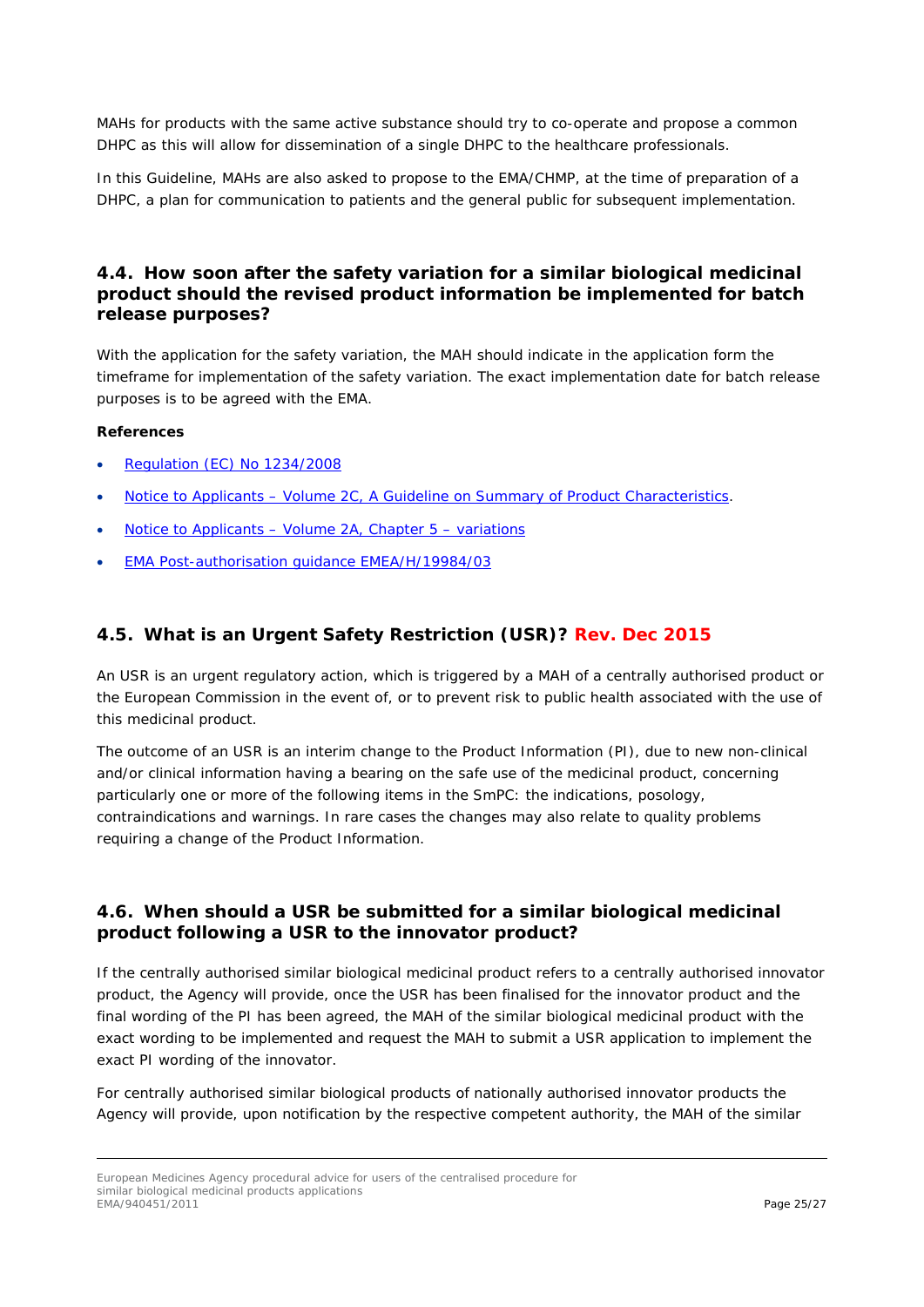biological product with the exact wording to be implemented and request the MAH to submit a USR application to implement the exact PI wording of the innovator.

Once received, the CHMP assessment of the USR for the similar biological medicinal product will be finalised within 24 hours.

Immediately following the finalisation of the USR for the similar biological medicinal product, the Agency will inform the MAH that the changes may be introduced and that a subsequent type IB/II safety variation should be submitted without any delay (no later than 15 days after the finalisation of the USR).

### <span id="page-25-0"></span>*4.7. How should the outcome of the USR be communicated to the outside world? Rev. Feb 2019*

Changes to the marketing authorisation introduced by means of an USR usually require that healthcare professionals are informed quickly about the safety concern and the revised SmPC. MAHs are therefore requested to prepare and disseminate a Direct Healthcare Professional Communication (DHPC), commonly called "Dear Doctor-Letter". MAHs are referred to the Guideline on good pharmacovigilance [practices \(GVP\) 3](https://www.ema.europa.eu/en/human-regulatory/post-authorisation/pharmacovigilance/good-pharmacovigilance-practices#final-gvp-annex-iii---other-pharmacovigilance-guidance-section) Module XV – [Safety communication](https://www.ema.europa.eu/en/human-regulatory/post-authorisation/pharmacovigilance/good-pharmacovigilance-practices#final-gvp-annex-iii---other-pharmacovigilance-guidance-section) for details on the situations when DHPCs are usually considered necessary and the procedures to follow. This Guideline also contains the advice that MAHs for products with the same active substance should try to co-operate and propose a common DHPC as this will allow for dissemination of a single DHPC to the healthcare professionals.

In this Guideline, MAHs are also asked to propose, at the time of preparation of a DHPC, a plan for communication to patients and the general public.

### <span id="page-25-1"></span>*4.8. How soon after the USR for a similar biological medicinal product should the revised product information be implemented for batch release purposes?*

With the notification for a USR, the MAH should include a letter of undertaking proposing timeframes for distribution/recall if needed of the revised product information. This action plan, which should also include proposed timelines for the circulation of the DHPC, will need to be agreed by the CHMP.

The timelines will be determined on a case-by-case basis depending on the nature of the safety issue in question. The importance of the safety issue should always be considered in relation to the possible problem caused by a potential lack of supply to patients.

For safety issues, including those related to quality aspects, requiring only a change of the SmPC and not the PL and/or Labelling, the revised Product Information will be disseminated mainly by means of the DHPC.

- [Commission Regulation \(EC\) No 1234/2008](http://ec.europa.eu/health/files/eudralex/vol-1/reg_2008_1234/reg_2008_1234_en.pdf)
- [Regulation \(EC\) No 726/2004](http://ec.europa.eu/health/files/eudralex/vol-1/reg_2004_726/reg_2004_726_en.pdf)
- [Human post-authorisation Q&A](https://www.ema.europa.eu/en/human-regulatory/post-authorisation/human-post-authorisation-qa-introduction)